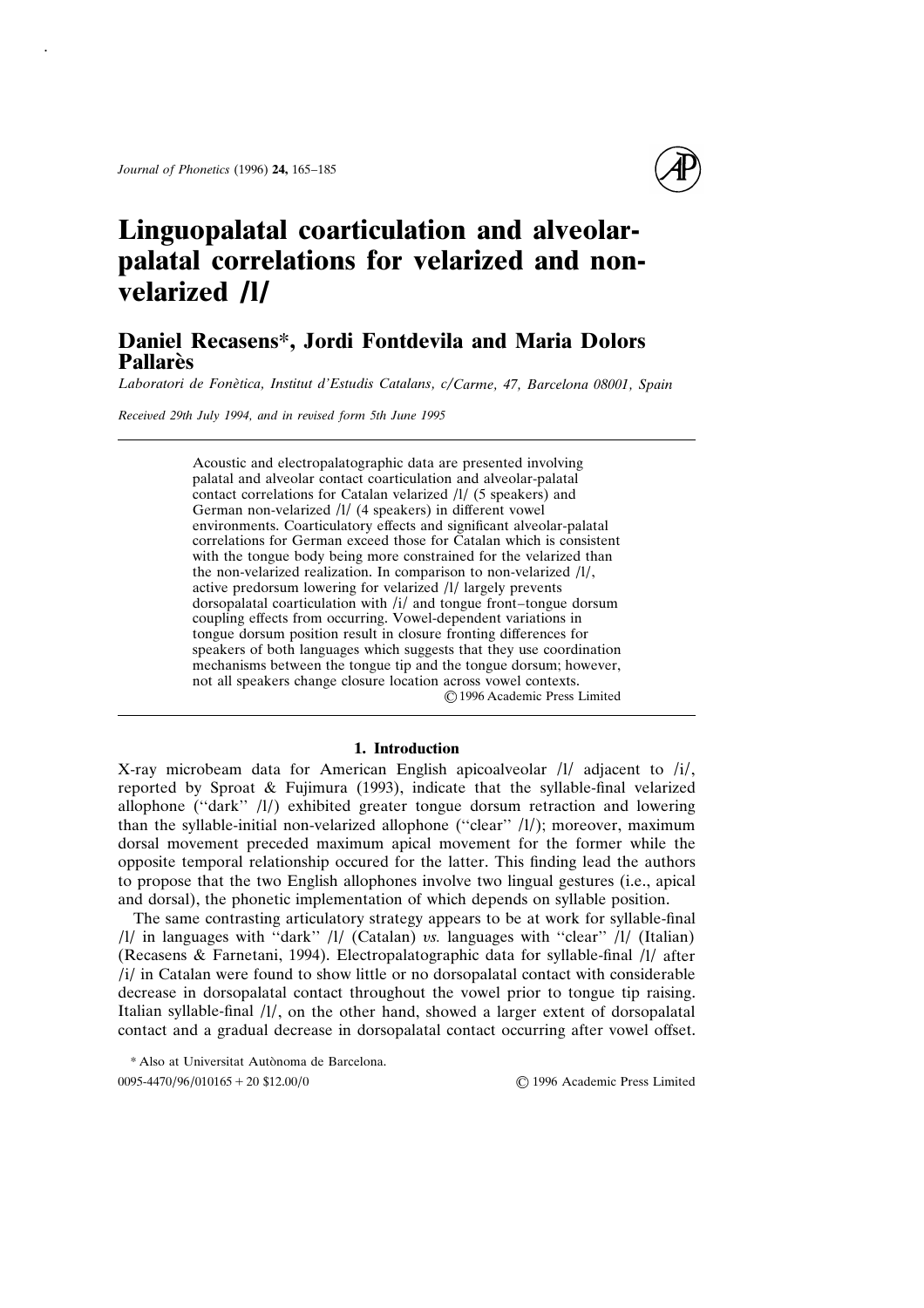It seems to us that, while Sproat & Fujimura's proposal may account for articulatory differences between contextual allophones of  $/1/$  within the same language (e.g., American English) , the cross-language scenario described here supports the view that Catalan  $\frac{1}{i}$  is a complex segment (involving two lingual gestures, i.e., apicoalveolar and postdorso-velopharyngeal) and Italian  $\frac{1}{i}$  is a simple segment (produced with an apicoalveolar gesture only) . Along these lines we will assume that, when articulated with adjacent  $/i$ , an active tongue dorsum lowering and backing gesture for velarized /l/ blocks to a large extent tongue dorsum raising and fronting for the vowel; on the other hand, non-velarized  $/1/$  allows effects from  $/1/$  much more freely since this consonantal realization does not require the formation of a dorsal constriction (see Fig. 1; Recasens  $\&$  Farnetani, 1990). This assumption is supported by VCV coarticulation data ( $\ddot{\text{Oh}}$ man, 1966; Choi & Keating, 1991) showing smaller or larger transconsonantal effects depending on whether the tongue dorsum is involved in the production of an intervocalic consonant (e.g., in Russian, Bulgarian, or Polish, all languages with contrastive palatalization) or not (e.g., in Swedish or English).

Results from a previous study (Recasens, Fontdevila & Pallarès, 1995) suggest however that, like Catalan velarized  $/l$ . German non-velarized  $/l$  may undergo little vowel-related tongue dorsum raising and lowering because of a high degree of tongue dorsum control. Reported mean formant values for /ili/ obtained across several Catalan and German speakers conform to the language-dependent difference in velarization degree, with Catalan exhibiting a lower  $F_2$  (1349.04 Hz  $\pm$  114.39) than German (1758.98 Hz  $\pm$  176.01). The fact that these F<sub>2</sub> values were highly correlated with the amount of dorsopalatal contact across speakers and languages was taken as evidence that they reflected speaker-dependent differences in degree of velarization. (It should be recalled that  $F_2$  is positively correlated with tongue dorsum fronting and raising and thus inversely related to velarization; Fant, 1960). Contrary to our expectations, although essentially non-velarized, German  $\frac{1}{1}$  was found to be highly resistant to  $F_2$  coarticulatory effects associated with  $/i / vs. / a /$  (there being no significant differences in  $F_2$  coarticulatory sensitivity between German non-velarized  $/1/$  and Catalan velarized  $/1/$ ). More specifically, in comparison with data from other languages showing a non-velarized variety of the consonant (French: Chafcouloff, 1985; Spanish: Recasens, 1987), German  $1/1$  showed a higher  $F_2$  in the sequence /ala/ and a lower  $F_2$  in the sequence /ili/.

As an extension of Recasens *et al.* (1995), the present study reports linguopalatal contact data on Catalan velarized  $/1/$  and German non-velarized  $/1/$  recorded by the same speakers in the same experimental session . The previous contribution was an analysis of acoustic coarticulation; contact patterns for /ili/ and /ala/ were simply reproduced in order to illustrate language- and speaker-dependent differences in velarization degree . The motivation underlying this extension is to determine whether the tongue is equally constrained in both languages (which would match the acoustic coarticulatory effects reported in our previous paper) or else is less constrained in German than in Catalan (which would conform to the traditional differentiation between non-velarized and velarized  $/1/$ ). Three main topics will be addressed in this respect.

 A first topic of investigation is the extent to which small context-dependent differences in acoustic measures for German and Catalan are matched by a small degree of articulatory coarticulation. For that purpose coarticulatory effects in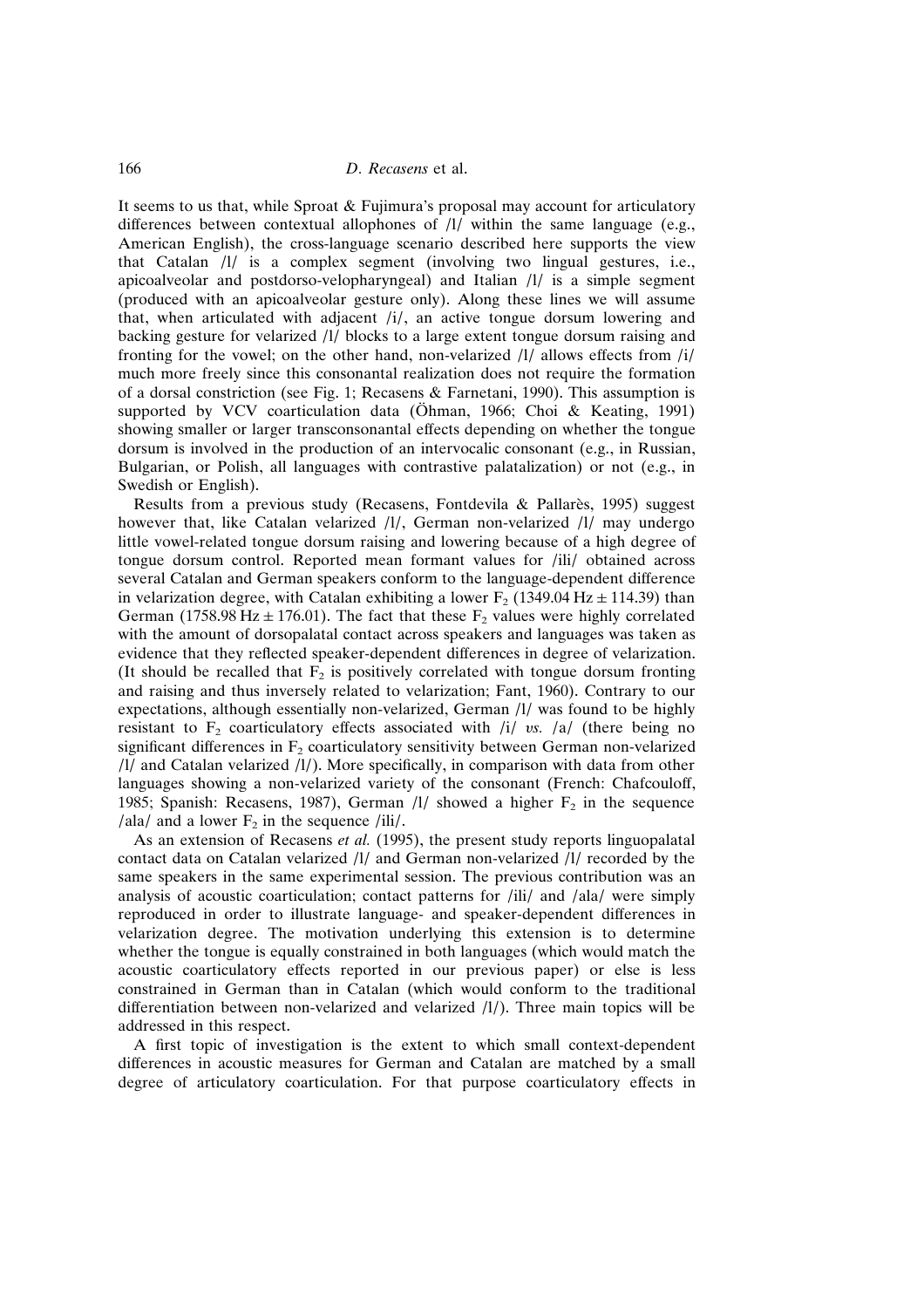





Figure 1. Sagittal configurations of the vocal tract for "dark" /l/ in Russian (top) and for "clear" /l/ in German (bottom) (from Ladefoged & Maddieson, 1986).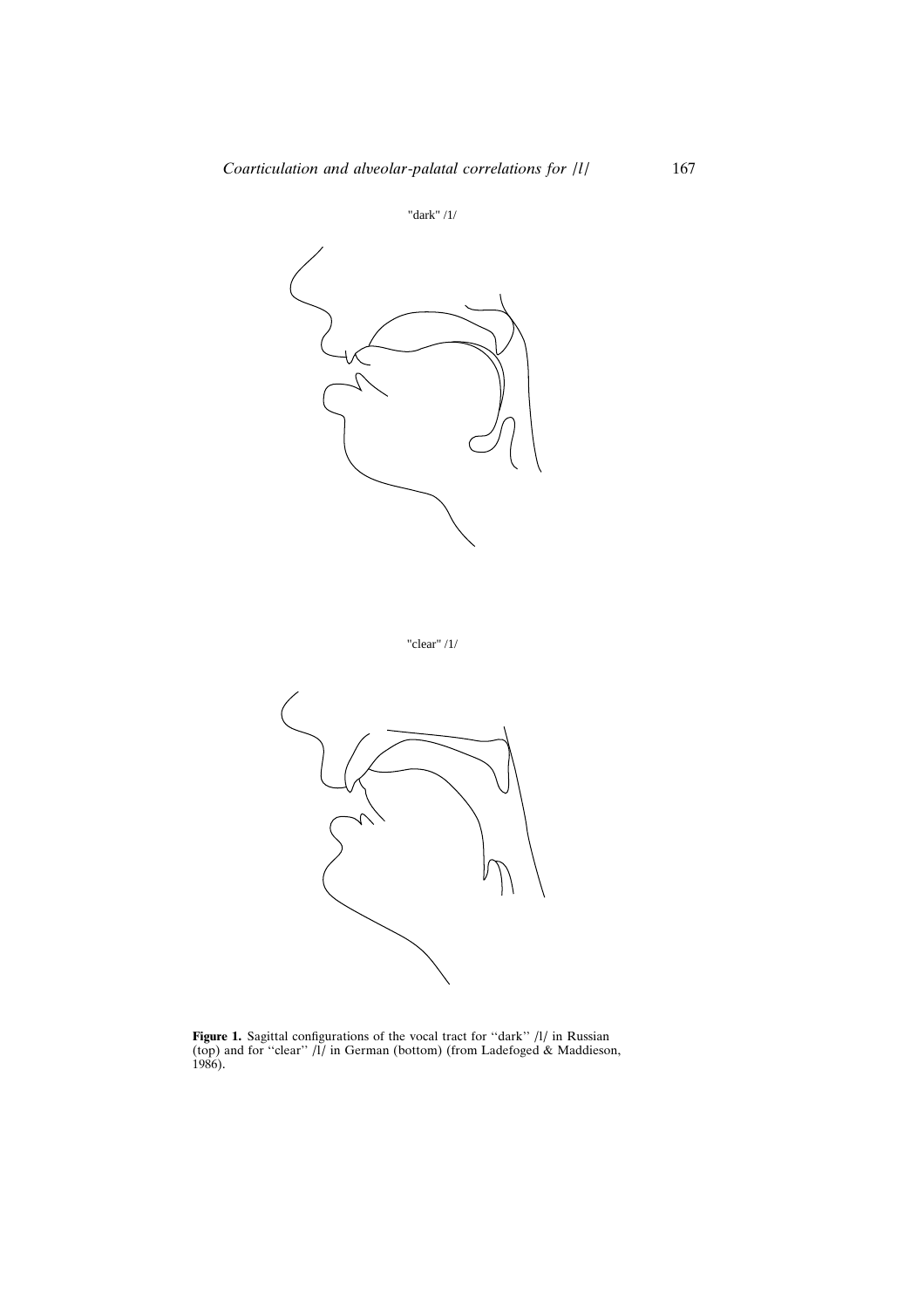tongue dorsum contact as a function of  $/i/$ ,  $/a/$ , and  $/u/$  are analyzed for both  $/l/$ types in order to verify possible differences in V-to-C coarticulation between the two consonantal varieties (Section 3.1). Two coarticulatory outcomes may occur. It may be the case that German /1/ shows more dorsopalatal coarticulation than Catalan  $\frac{1}{i}$ , in accordance with language-dependent differences in degree of consonantal velarization; smaller coarticulatory effects at the acoustic level than at the articulatory level for German  $/1/$  in these circumstances could result from movement constraints at articulatory regions other than the tongue dorsum surface  $(e.g.,)$ postdorsum, lips, jaw). Alternatively, little acoustic variability for German  $/1/$  could be matched by small coarticulatory effects in dorsopalatal contact; this finding would show that the tongue dorsum is quite constrained during the production of non-velarized /l/ in German. A more accurate account of the degree of dorsopalatal contact coarticulation for German  $/1/$  can be obtained through comparison with analogous data for non-velarized  $\frac{1}{i}$  in a language (Italian) exhibiting greater vowel-dependent acoustic variability (Recasens  $\&$  Farnetani, 1990; Recasens, Farnetani, Ní Chasaide, Fontdevila, Pallarès, Provaglio & Fealey, 1991).

A second goal of this paper is to investigate the degrees of freedom for different tongue regions during the production of the two varieties of  $\frac{1}{1}$  (Section 3.2). Vowel-dependent coarticulatory ef fects at the alveolar zone will be measured for the two consonantal varieties to test the following hypothesis : if the entire tongue body is more constrained for Catalan velarized  $/1/$  than for its German non-velarized counterpart, a higher degree of coarticulatory resistance for the former *vs*. the latter variety should be obtained not only at the tongue dorsum but at the tongue front as well. This situation is analogous to that found for consonants exerting different demands on tongue body configuration according to manner of articulation characteristics . Thus , in a video-fluorographic experiment on British English CC clusters with  $/t/$ ,  $/n/$ ,  $/l/$ , and  $/s/$ , the first three consonants were found to present greater coarticulatory adjustments at the tongue front than the last (Bladon & Nolan, 1977). Also, tongue movement data obtained using electromagnetic midsagittal articulometry (EMA) revealed differences in degree of vowel-dependent variability at the tongue front for  $/n/$ ,  $|1| > |d| > |t| > |s|$  (Hoole, Gfroerer & Tillmann, 1990). Little apicoalveolar sensitivity to coarticulatory effects is expected if German non-velarized /l/ involves a high degree of tongue body constraint. This outcome would co-occur presumably with little dorsopalatal contact sensitivity and would be in accordance with this consonant showing little  $F_2$  variability as a function of the adjacent vowels.

 A third research goal of this study is to infer the mechanisms of tongue tip – tongue dorsum coordination during the production of the two varieties of /1/ from an investigation of the correlations between alveolar contact and palatal contact (Section 3.3). Data on coarticulatory effects at the palatal zone (Section 3.1) and at the alveolar zone (Section 3.2) provide independent information about the degree of coarticulatory sensitivity at the tongue dorsum and at the tongue tip . A study of the alveolar-palatal contact correlations in Section 3.3 puts us in a better position to suggest production mechanisms involving the two lingual regions . A previous paper (Recasens, Fontdevila & Pallarès, 1992) reports a coordinative strategy between tongue front contact and tongue dorsum contact during the production of  $/n/$  with adjacent vowels: closure location is postalveolar adjacent to back vowels  $\alpha$  and  $/u/$ , and extends towards the front alveolar zone adjacent to a vowel involving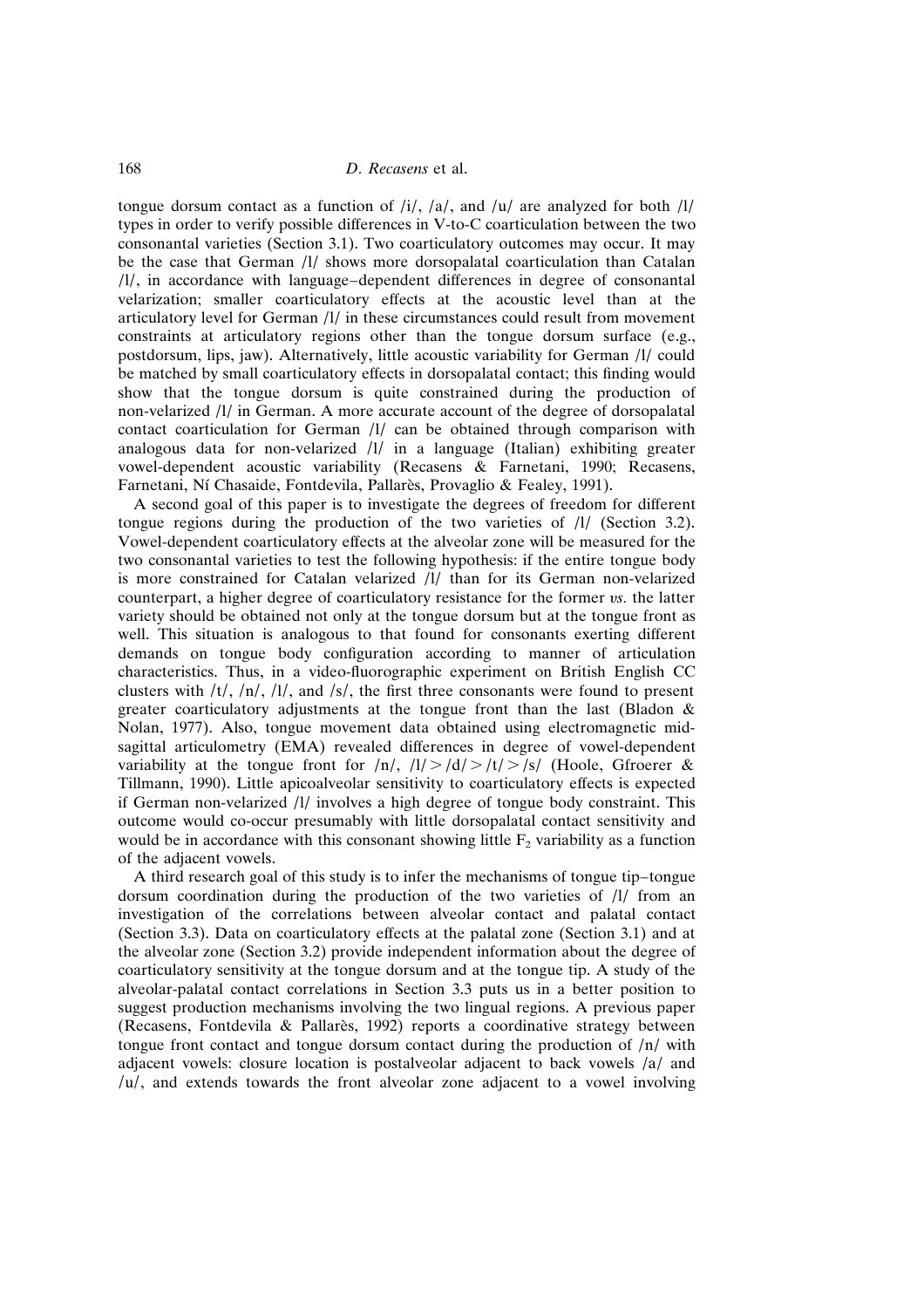tongue dorsum raising and fronting, i.e.,  $/i/$ . The tap  $/r/$  shows analogously a contact increase towards the front alveolar zone in the context of  $\frac{1}{l}$  *vs.*  $\frac{1}{a}$ ,  $\frac{1}{u}$ (Catalan: Recasens, 1991).

 It appears that apicoalveolar consonants not involving much tongue dorsum constraint undergo alveolar contact fronting and widening when the tongue dorsum is raised in the context of  $\frac{1}{4}$  as opposed to when it is not (e.g., in the context of  $\langle a \rangle$ . The following predictions about tongue tip-tongue dorsum coordination can be made for the two varieties of  $/l$ : non-velarized  $/l$  should show an analogous coordination mechanism to that found for other apicoalveolar consonants provided that the tongue dorsum is sufficiently raised in the context of  $j_1$ ; this should not be the case for velarized  $\frac{1}{2}$  since active tongue dorsum lowering and retraction prevents this lingual region from being raised by adjacent  $/i$ .

 By using data from a large number of speakers (nine) , this paper also allows study of subject-dependent differences in dorsopalatal and apicoalveolar coarticulation, and in alveolar-palatal coordination . A comparison between languages and in dividuals will address whether such differences proceed gradually from speakers who velarize the most to those who velarize the least.

#### 2. Method

 Electropalatographic (EPG) data on linguopalatal contact were recorded for the symmetrical sequences /ili/, /ala/, and /ulu/ with stress on the first syllable. As stated in the Introduction, Catalan and German were chosen since  $\frac{1}{i}$  is known to be velarized in the former language (Recasens  $\&$  Farnetani, 1990) and non-velarized in the latter (Schubiger, 1970). These sequences were repeated 5 times each by the speakers used in Recasens *et al.* (1995), i.e., 5 male speakers of the Eastern Catalan dialect and 3 male and 1 female speakers of German . Auditory judgments by the experimenters confirm the presence of velarization in  $\frac{1}{l}$  for the 5 Catalan speakers and a non-velarized realization of the consonant for the 4 German speakers. In Eastern Catalan,  $|a|$  in V2 position undergoes systematic vowel reduction in unstressed position and is thus realized as [ə].

 The Reading electropalatographic system was used to collect the EPG data (Hardcastle, Jones, Knight, Trudgeon & Calder, 1989). As shown in Fig. 2 (top), the artificial palate is equipped with 62 electrodes arranged in eight horizontal rows  $(R1, \ldots, R8)$  and four vertical columns on each half of the palatal surface  $(C_1, \ldots, C_4)$ . The figure also shows the articulatory subdivisions along the tongue surface (on a midsagittal cross-section; bottom) and along the palatal surface (both on a palatographic and on an X-ray configuration; top and bottom, respectively). The alveolar zone includes the 4 front rows and the palatal zone includes the 4 back rows ; the distance between adjacent rows is much smaller at the former zone than at the latter. This EPG system allows display of one pattern of contact every 5 ms.

 Catalan and German speakers have been assigned a numerical code with the highest number for the speaker with the most velarized realizations and the lowest number for the speaker with the least velarized  $/1/$  (i.e., CAT1, CAT2, CAT3, CAT4, CAT5, GER1, GER2, GER3, GER4) taking the  $F_2$  frequency values for /ili/ in Recasens *et al.* (1995) as the criteria for classification. These numerical codes will be used for speaker identification throughout this paper. To a large extent, these  $F_2$ frequency values are directly related to lingual contact size at the palatal zone (see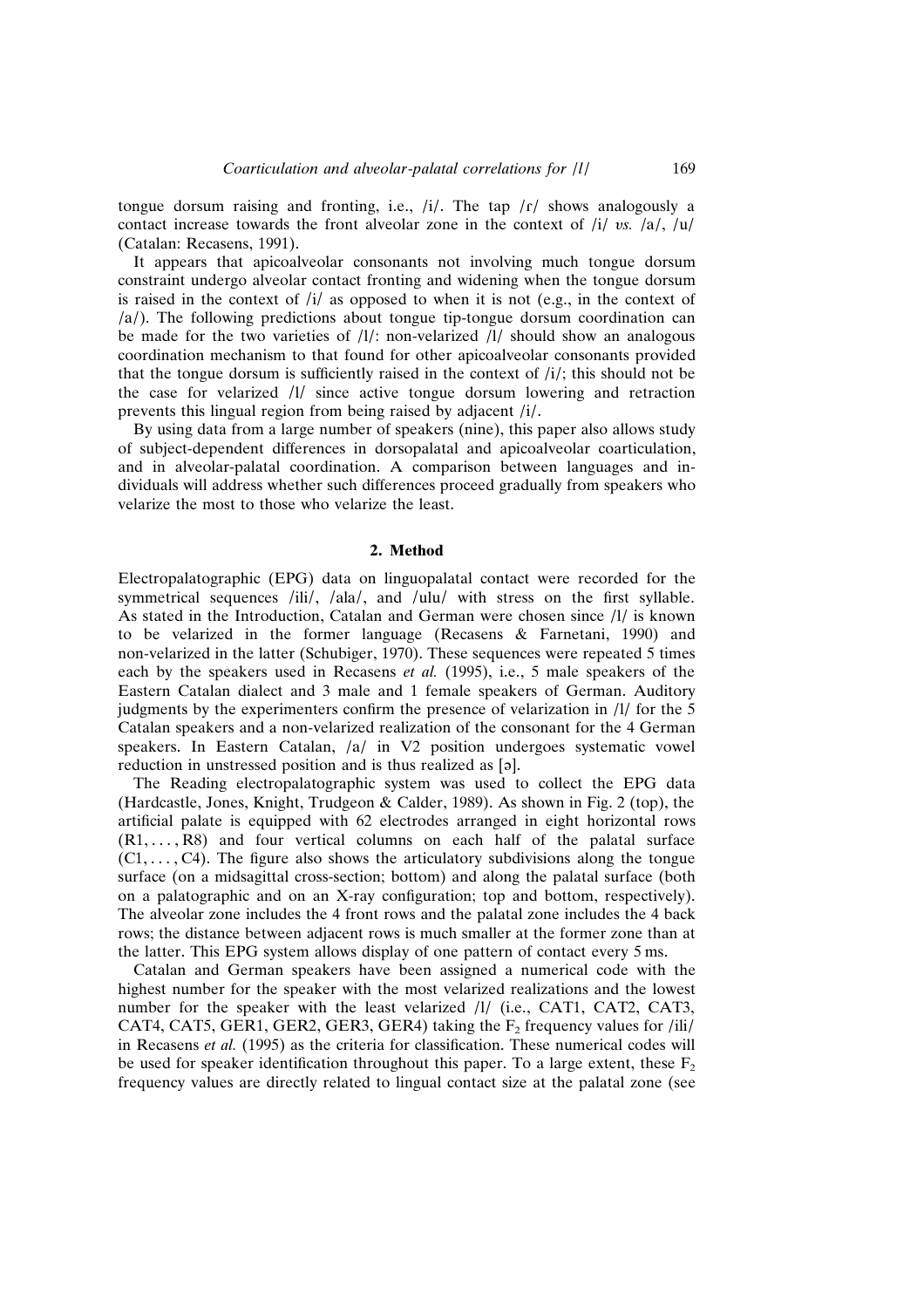170 *D . Recasens* et al .



Figure 2. Top left: Distribution of rows R1 through R8 along the anteriority (CA) and posteriority (CP) dimensions , and of columns C1 through C4 along the centrality  $(CC)$  dimension on both sides of the electropalate. Top, right: Articulatory zones and subzones on the electropalate. Bottom: Vocal tract representation with articulatory zones and subzones, and tongue regions: (1) alveolar,  $(2)$  prepalatal,  $(3)$  mediopalatal,  $(4)$  postpalatal,  $(5)$  tongue tip and tongue blade, (6) predorsum, (7) mediodorsum, (8) postdorsum.

EPG configurations for /ili/ in Figs. 3 and 4, below). German speakers exhibiting a high  $F<sub>2</sub>$  frequency at about 1800–1900 Hz (i.e., GER2, GER3, and GER4) present maximum dorsopalatal contact ; GER1 shows less dorsopalatal contact and a somewhat lower  $F_2$  frequency. In Catalan, the consonant is clearly velarized for CAT1, CAT2, and CAT3, as indicated by its being produced with little dorsopalatal contact and a low  $F_2$  frequency below 1300 Hz; speakers CAT5 and (less so) CAT4, on the other hand, show a consonantal realization involving more dorsopalatal contact and a somewhat higher  $F_2$  frequency at about 1450 Hz.

 The EPG data were measured at the midpoint of consonantal closure . The EPG patterns were analyzed with reference to four contact indices at each articulatory zone, i.e., alveolar contact indices Qa, CAa, CPa, and CCa, and palatal contact indices  $Qp$ ,  $CAp$ ,  $CPp$ , and  $CCP$ . The index  $Q$  (overall contact index) is calculated by adding up the number of activated electrodes at a given articulatory zone . The other three indices express contact directionality, i.e., contact anteriority towards the front (CA), contact posteriority towards the back (CP), and contact centrality towards the median line  $(CC)$  (see Fig. 2). Values for these indices proceed from 0 (least anterior, posterior, and central) to 1 (most anterior, posterior, and central). The calculation procedure for the CA, CP, and CC contact indices is explained in Appendix 1 (Fontdevila, Pallarès & Recasens, 1994). Mean contact index values (including Q) are given in Appendix 2.

In order to measure whether alveolar and palatal coarticulatory effects were significant, one-way ANOVAs (Scheffé) were performed separately for each speaker with alveolar and palatal contact indices as the dependent variable and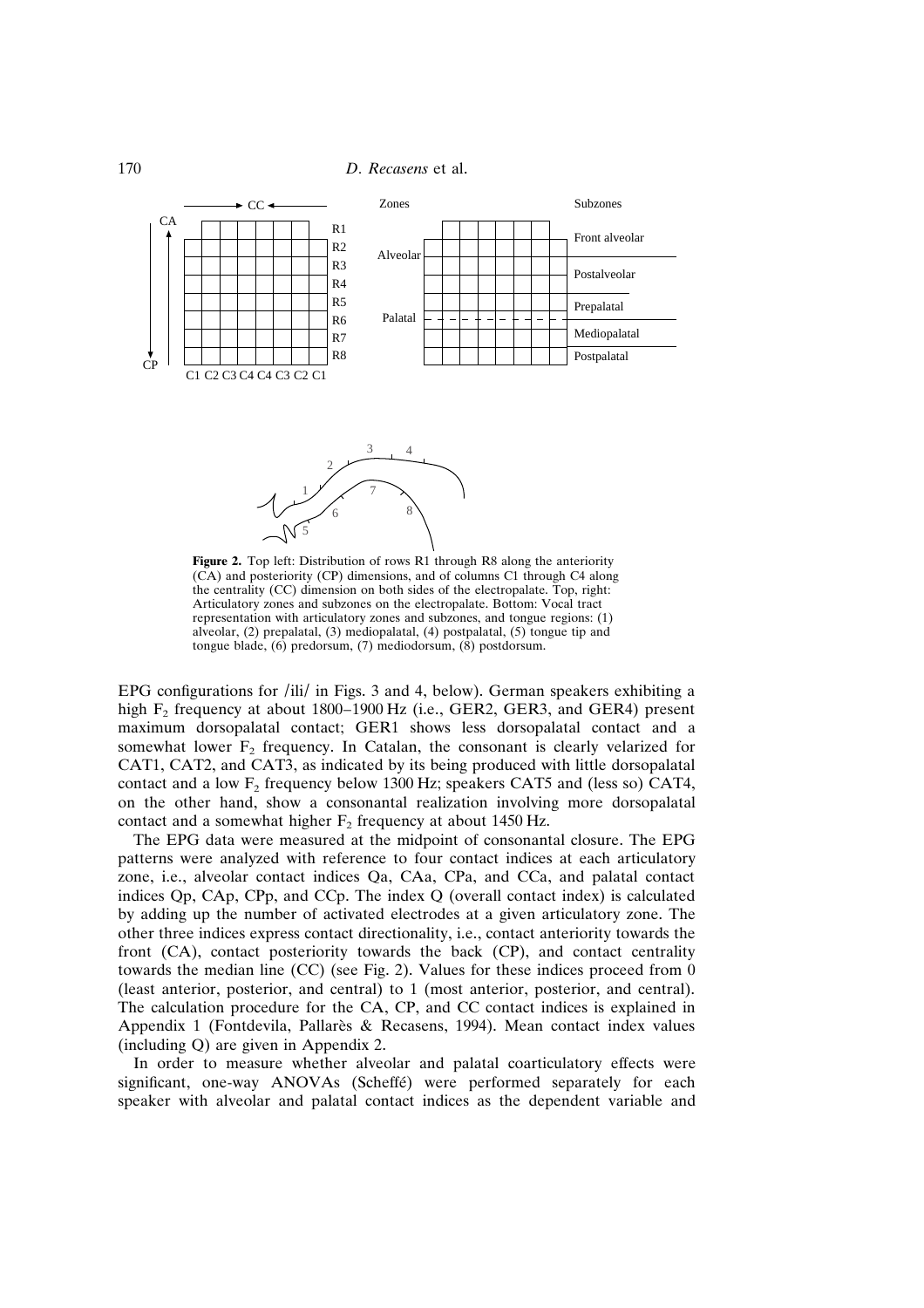contextual vowel as the independent variable . The interactions between alveolar contact and palatal contact were measured by means of a correlation analysis between the contact index values at the two articulatory zones (i.e., alveolar  $\times$ palatal) for each speaker across the three vowel conditions.

#### **3. Results**

# 3 *.* 1 *. Coarticulatory ef fects at the palatal zone*

 An estimate of the degree of coarticulatory sensitivity at the palatal zone (and thus of tongue dorsum coarticulation) is inferred from the percentage of significant effects across contact indices, vowel contexts, and speakers. As shown in Table I, this overall percentage is smaller in Catalan  $(51.67%)$  than in German  $(79.17%)$ . Figs. 3 and 4 give the linguopalatal contact patterns for the 5 Catalan speakers (Fig. 3)

TABLE I. Significant coarticulatory effects in contact index values for intervocalic  $\frac{1}{l}$  as a function of different vowel pairs ( $p < 0.01$ )*.*  Data are displayed for each of the nine speakers . Speakers are ordered according to degree of  $\frac{1}{1}$  velarization. CAT = CATALAN,  $GER = GERMAN$ 

|                  |        | Alveolar zone |        |        | Palatal zone   |        |        |        |
|------------------|--------|---------------|--------|--------|----------------|--------|--------|--------|
|                  | CAa    | CPa           | CCa    | Qa     | $\mathsf{CAP}$ | CPp    | CCp    | Qp     |
| ili/ala          |        |               |        |        |                |        |        |        |
| CAT <sub>1</sub> |        |               |        |        | $\ast$         |        | $\ast$ | $\ast$ |
| CAT <sub>2</sub> | $\ast$ | $\ast$        |        |        |                | $\ast$ | $\ast$ | $\ast$ |
| CAT3             |        | $\ast$        |        | $\ast$ | $\ast$         |        | $\ast$ | $\ast$ |
| CAT <sub>4</sub> |        |               |        |        |                |        |        | $\ast$ |
| CAT <sub>5</sub> |        | $\ast$        |        |        | ∗              | $\ast$ | $\ast$ | $\ast$ |
| GER1             |        |               | $\ast$ |        | ∗              | $\ast$ | $\ast$ | $\ast$ |
| GER <sub>2</sub> | $\ast$ | $\ast$        | $\ast$ | $\ast$ | $\ast$         | $\ast$ | $\ast$ | $\ast$ |
| GER <sub>3</sub> |        | $\ast$        |        | $\ast$ | $\ast$         | $\ast$ | $\ast$ | $\ast$ |
| GER4             | $\ast$ | $\ast$        | $\ast$ | $\ast$ | $\ast$         | $\ast$ | $\ast$ | $\ast$ |
| ulu/ala          |        |               |        |        |                |        |        |        |
| CAT <sub>1</sub> |        |               |        |        |                |        |        |        |
| CAT <sub>2</sub> |        |               |        |        |                | $\ast$ | $\ast$ | $\ast$ |
| CAT3             |        |               |        |        |                |        |        |        |
| CAT <sub>4</sub> |        |               |        |        |                |        |        | $\ast$ |
| CAT <sub>5</sub> | $\ast$ | $\ast$        |        |        | $\ast$         | $\ast$ | $\ast$ | $\ast$ |
| GER1             |        |               |        |        |                | $\ast$ |        | $\ast$ |
| GER <sub>2</sub> | $\ast$ |               |        | $\ast$ | $\ast$         | $\ast$ | $\ast$ | $\ast$ |
| GER <sub>3</sub> |        | $\ast$        |        | $\ast$ | $\ast$         | $\ast$ | $\ast$ | $\ast$ |
| GER4             | $\ast$ | $\ast$        | $\ast$ | $\ast$ | $\ast$         | $\ast$ | $\ast$ | $\ast$ |
| ili/ulu          |        |               |        |        |                |        |        |        |
| CAT <sub>1</sub> |        |               |        |        |                |        | $\ast$ | $\ast$ |
| CAT <sub>2</sub> | $\ast$ | $\ast$        |        |        |                | $\ast$ | $\ast$ |        |
| CAT3             |        |               |        |        | $\ast$         |        | $\ast$ | $\ast$ |
| CAT <sub>4</sub> |        |               |        |        |                |        |        |        |
| CAT <sub>5</sub> | $\ast$ |               |        |        |                |        | $\ast$ | $\ast$ |
| GER1             |        |               | $\ast$ |        | $\ast$         | $\ast$ | $\ast$ | $\ast$ |
| GER <sub>2</sub> |        | $\ast$        |        | $\ast$ |                |        |        | $\ast$ |
| GER3             |        |               |        |        |                |        |        |        |
| GER4             |        |               |        |        |                | $\ast$ | $\ast$ | $\ast$ |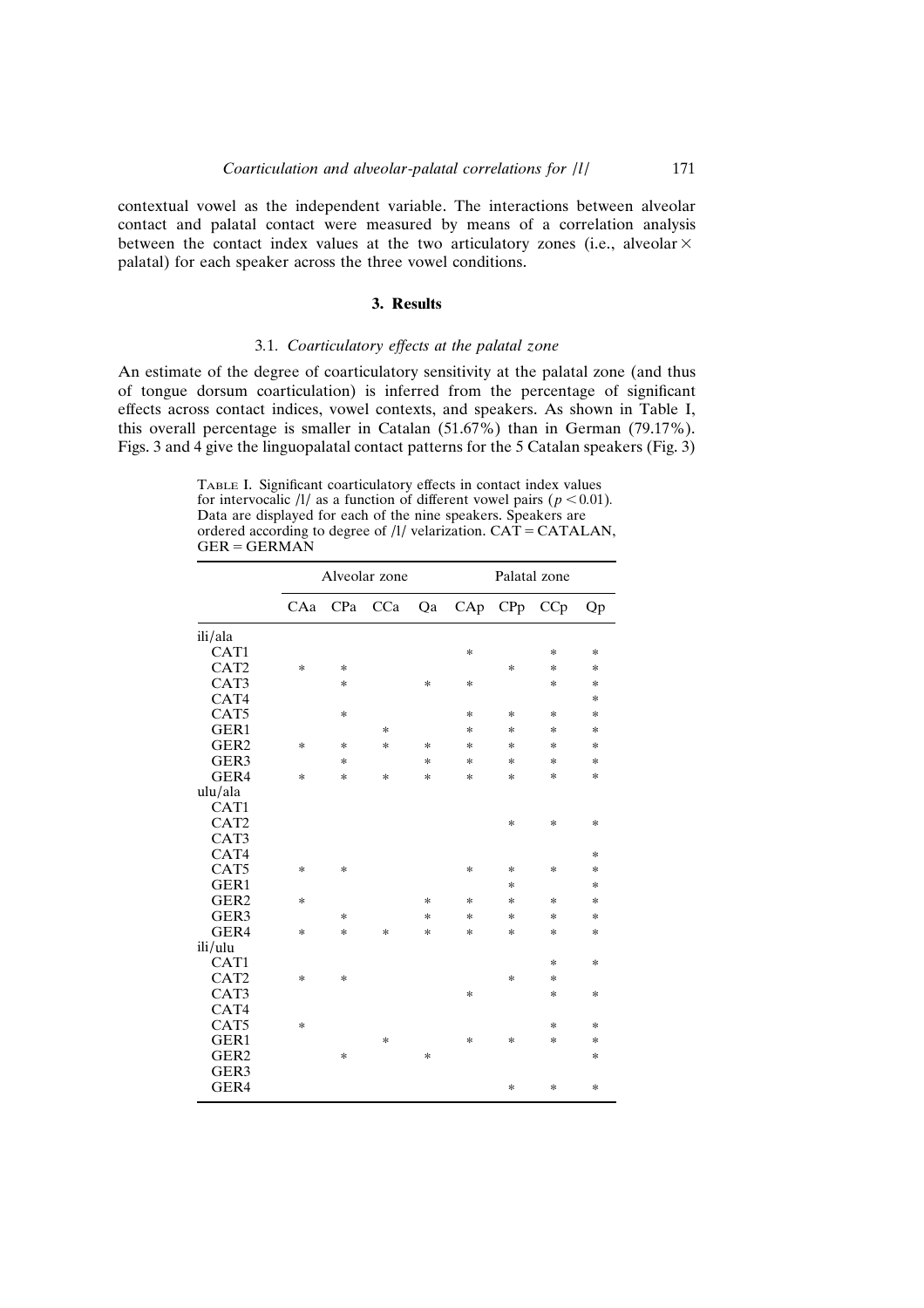

 $\Box$ 

 $\overline{\phantom{a}}$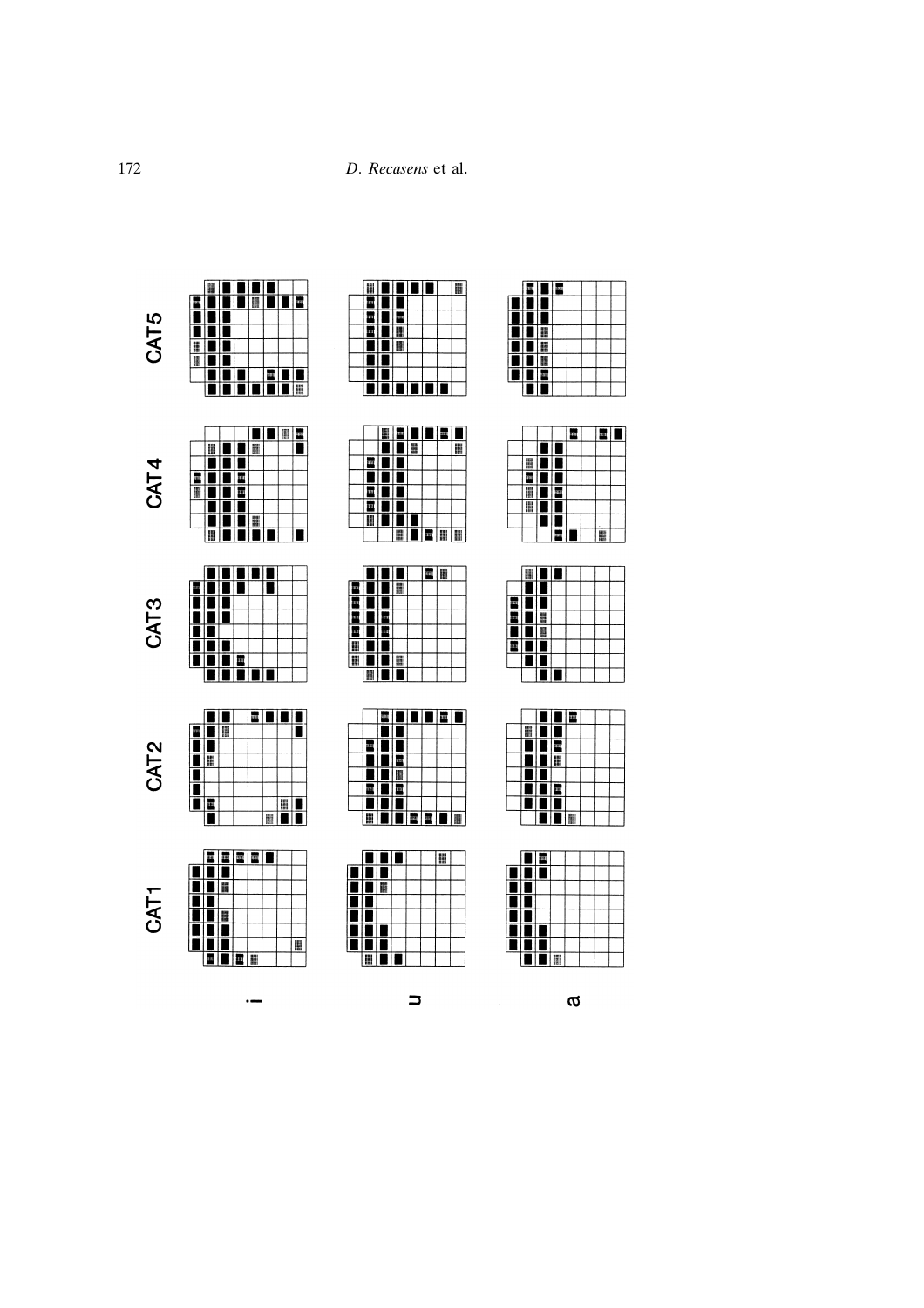GER<sub>3</sub> GFR4 GER<sub>2</sub> GER1 <u>imimimimimi</u> n jarja ja la ini alain in in in in in nimimimini ٦I nimir sis انسر اسر اسر اسر اسر اسر اسر m m m m m m سرزهم زهير mimi — n en — آ ۳ŀ  $\mathbf{i}$ ٦F  $\blacksquare$ ۰г ٦ı n r iar min mm a۰ T 76 **n** a n n ٦F ۳ł **All C** <u>im jas jas jas jas</u> an an an an an <u>minimimimi</u> in in minimini ni mini mini m <u>an an an an an an an an an </u> l mi mini m ۳ł ı m E Г **MARK** mm l۳  $\mathbf{u}$ E ma kon oo İ۳ inn ō۰ T l Sin l olim lan i ma <u>min</u> E n a **THE REA** l a la است است است است است است معراسين معراسين معراسي ا داد a ka ka **Test** n an an an Ba **SHI HIS** œ Ē a Ħ T m m П

**Figure 4.** Linguopalatal contact configurations at the  $\frac{1}{i}$  closure midpoint in the sequences /ili/, /ala/, and /ulu/ for 4 German speakers. Percentage of electrode activation:  $(\blacksquare)$  80-100%; ( ) 60-80%; ( ) 40-60%; ( $\square$ ) less than 40% .

and the 4 German speakers (Fig. 4). Inspection of the mean linguopalatal configurations in these figures, and of the mean contact index values in Appendix 2, will be used in interpreting the significant effects reported in Table I. Effects will be discussed for each pair of vowel contexts.

#### 3 *.* 1 *.* 1 *. High front* / i / vs . *low back* / a /

Both languages allow a high percentage of significant coarticulatory effects as a function of /i/ *vs.* /a/, more so German (100%) than Catalan (70%). Significant differences are found regardless of whether  $\frac{1}{1}$  involves considerable or little dorsopalatal contact in the sequence /ili/ since negligible dorsopalatal contact is found during the closure period in /ala/. They affect all contact indices for all 4 German speakers, and Qp and CCp for most Catalan speakers. In Catalan, effects at the front (CAp) and at the back (CPp) palatal zone occur less frequently , in line with  $\frac{1}{i}$  causing little tongue dorsum raising during velarized  $\frac{1}{i}$ .

The size of the coarticulatory effects (see Appendix 2) is much larger for the non-velarized than for the velarized realizations of  $/1/$ . Indeed, the Qp difference between /ili/ and /ala/ exceeds 11 "on" electrodes for the non-velarized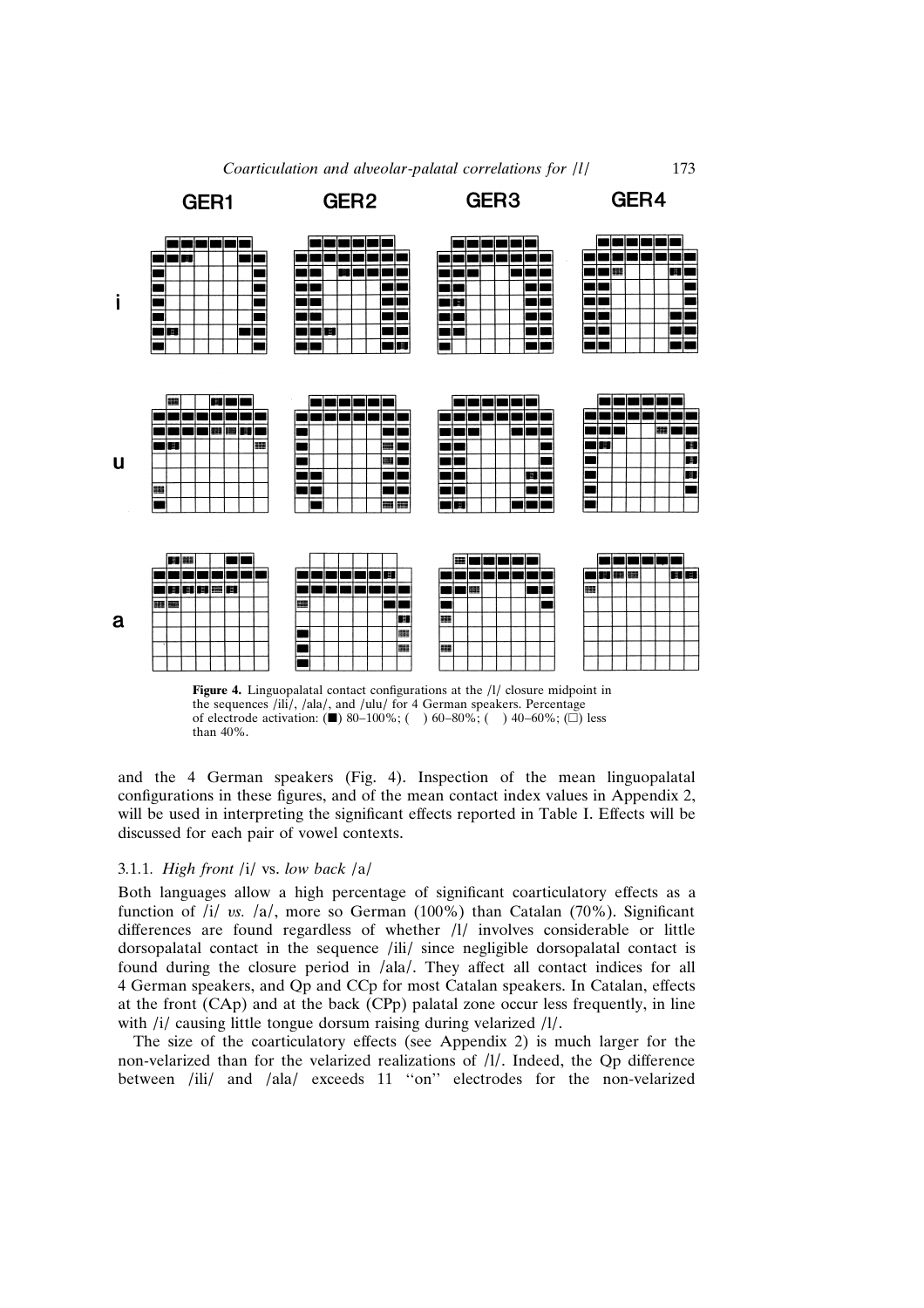variety (GER4: 14.80; GER3: 13.80; GER2: 12.20), and is less than 7 "on" electrodes for the velarized variety (CAT2: 6.60; CAT3: 4.60; CAT4: 3.60; CAT1: 3.40). Op effects of intermediate size occur for the Catalan speaker showing the least velarized realization (CAT5: 10.80) and for the German speaker showing the most velarized realization (GER1: 9.60). These language-dependent differences are mostly related to  $/i/$  causing a larger increase in dorsopalatal contact for the non-velarized than for the velarized variety of  $\mu$ .

Coarticulatory effects associated with /i/ *vs.* /a/ should be even larger than those reported above whenever the vowel  $|a|$  causes more tongue dorsum lowering than that reflected in the EPG data in Figs. 3 and 4.

#### 3 *.* 1 *.* 2 *. High back* / u / vs . *low back* /a /

The overall percentage of significant effects at the palatal zone as a function of  $|u|$ *vs.*  $\langle a \rangle$  is almost twice as large in German  $(87.50\%)$  as in Catalan  $(40\%)$ .

Significant coarticulatory effects occur for all contact indices for the three German speakers showing a non-velarized variety of  $/1/$  (GER2, GER3, GER4), and for the Catalan speaker exhibiting the least velarized realization (CAT5). However, the size of the Qp effects is smaller for the Catalan speaker (CAT5: 5.20) than for the three German speakers (GER3: 14.20; GER2: 8.20; GER4: 5.80). These coarticulatory effects are associated with contact differences resulting from the tongue dorsum being pulled downwards by adjacent  $\frac{a}{l}$  (little or no contact occurs during the closure period in the sequence  $/ala/$  but not (or less so) by adjacent  $/u/$ . (Contact at the sides of the palatal zone in the sequence / ulu / is consistent with this vowel having active postdorsum raising and no active movement at fronter tongue dorsum regions.)

A different coarticulatory behaviour obtains for those Catalan speakers favouring a clearly velarized realization of  $/1/$  (CAT1, CAT2, CAT3, and CAT4) and for the German speaker lacking a strongly non-velarized variety of the consonant (GER1) . None of these speakers presents significant effects at the front palatal zone (in CAp), consistent with the tongue predorsum for velarized  $\frac{1}{2}$  occupying a lowered position when adjacent to both  $/u/$  and  $/a/$ . Speakers CAT2 and GER1 exhibit significant effects at the back palatal zone (for  $/ \text{ulu} / > / \text{ala} /$ ), in line with  $/ \text{l} /$ sharing some postdorsum raising adjacent to  $\mu$  but not adjacent to  $\mu$ . Speakers CAT1 and CAT3 show no significant ef fects since their consonantal realizations in the sequences /ulu/ and /ala/ are articulated with almost no dorsopalatal contact at closure midpoint. As expected, the size of the Qp effects for all five speakers of this group is smaller than that for the speakers of the first group (CAT2: 4.80; CAT4: 3.60; GER1: 1.40; CAT1, CAT3: 1.00). In summary, the fact that velarized  $\frac{1}{4}$  and the back vowels  $\frac{1}{4}$  and  $\frac{1}{4}$  are produced with highly compatible lingual configurations prevents much V-to-C coarticulation at the tongue dorsum surface from occurring.

#### 3 *.* 1 *.* 3 *. High front* / i / vs . *high back* / u /

The percentage of significant dorsopalatal effects associated with /i/ *vs.* /u/ is almost the same in the two languages  $(45\%$  in Catalan,  $50\%$  in German).

Unlike the coarticulatory effects associated with  $\frac{1}{v}$  *i* vs.  $\frac{1}{a}$  and  $\frac{1}{u}$  *vs.*  $\frac{1}{a}$ , the degree of V-to-C coarticulation from  $\frac{1}{v}$  *ys.*  $\frac{1}{v}$  is not always inversely related to the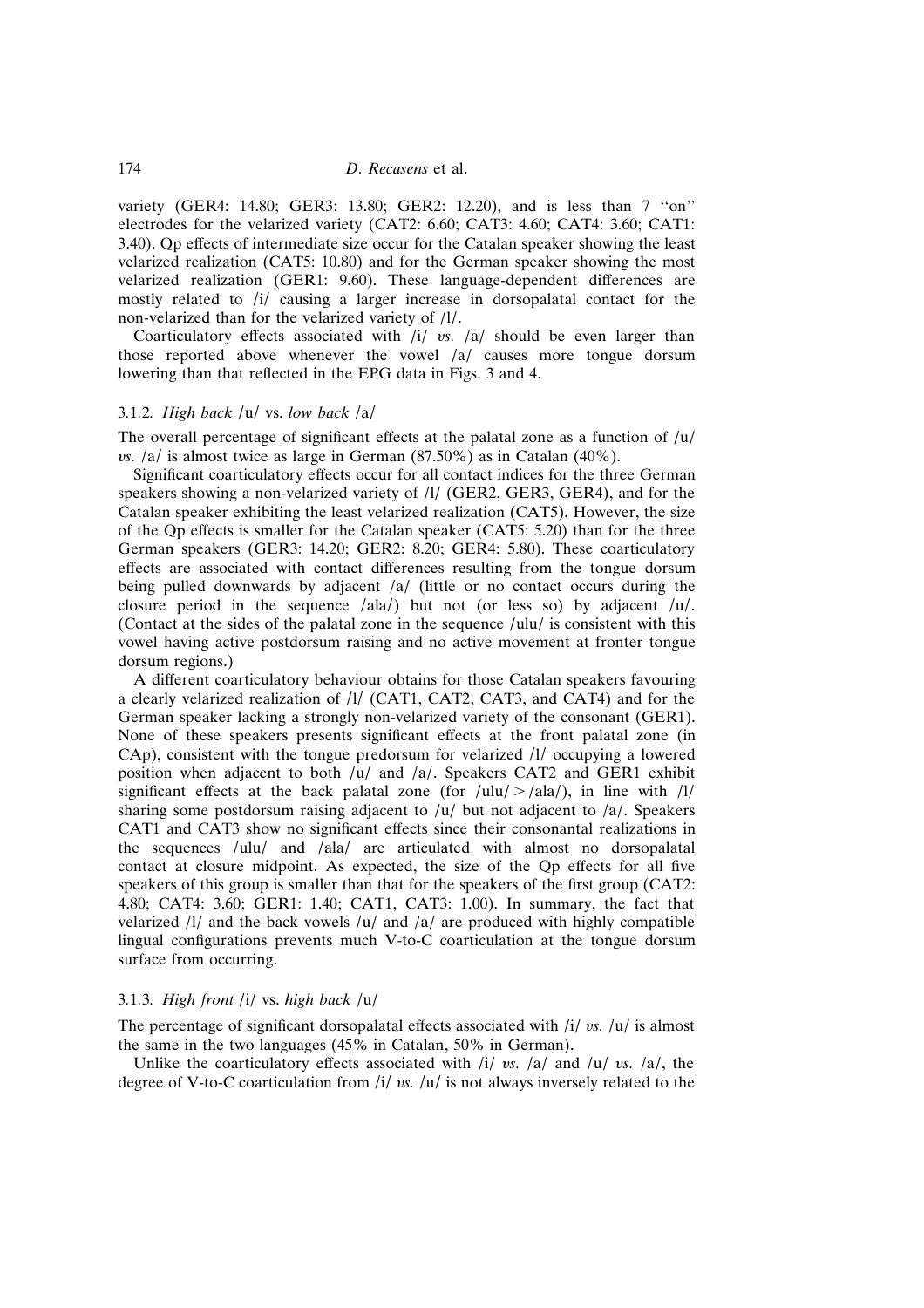degree of consonantal velarization . Non-velarized consonantal realizations allow coarticulatory effects for speakers GER1, GER2, and GER4 (with /ili/ showing more dorsopalatal contact than  $\langle \text{ulu} \rangle$  but not for GER3 (with both  $\langle \text{ili} \rangle$  and  $\langle \text{ulu} \rangle$ exhibiting a good deal of dorsopalatal contact). Among speakers producing a velarized variety, significant effects are absent for CAT4 (his /l/ showing little dorsopalatal contact in both /ili/ and /ulu/ sequences), but present for CAT1, CAT2, CAT3, and CAT5 (their  $\frac{1}{l}$  being articulated with more contact in  $\frac{1}{l}$  than in / ulu / at different locations over the palatal zone). It should be noticed that V-to-C effects from /i/ *vs.* /u/ in CAp (at the front palatal zone) and in CPp (at the back palatal zone) are frequently absent for the two realizations of  $/1/$ . In summary, in comparison to V-to-C effects in other vocalic conditions, effects from high  $/i$  and  $/u$  are clearly smaller in German since both vowels cause a good deal of dorsopalatal contact during non-velarized  $/1/$ ; Catalan shows a similar degree of coarticulation as a function of this *vs.* other vowel pairs in line with  $/i/$  and  $/u/$ causing little dorsopalatal contact.

However, it can be claimed that coarticulatory effects in dorsopalatal contact as a function of /i/ *vs.* /u/ are larger for the non-velarized than for the velarized variety of  $\frac{1}{l}$ . Indeed, the size of the Op effects (see Appendix 2) is larger for the speakers of the first group (GER4:  $9.00$ ; GER1:  $8.20$ ; GER2:  $4.00$ ) than for most speakers of the second group (CAT3: 3.60; CAT1: 2.40; CAT2: 1.80; CAT4: 0.00). These coarticulatory differences between the two varieties of  $/1/$  are associated with  $/1/$ causing more tongue dorsum raising for non-velarized  $/1/$  than for velarized  $/1/$ .

#### 3 *.* 1 *.* 4 *. Summary*

Data reported in this section can be viewed as supporting differences in coarticula tory resistance between the two consonantal varieties . Active tongue dorsum lowering for velarized  $\frac{1}{2}$  causes some blocking of the tongue dorsum raising effects of  $/i$ ; the resulting lingual configuration is not very different from that obtained when velarized  $\frac{1}{i}$  is adjacent to vowels  $\frac{1}{i}$  and  $\frac{1}{i}$  produced with low dorsal configuration analogous to that for the consonant. In the case of non-velarized  $/1/$ , the predorsum is pulled upwards by adjacent  $/i/$  and downwards by adjacent  $/a/$  (which is in agreement with both vowels involving active tongue dorsum displace ment), but occupies an intermediate position in the sequence /ulu/ (since the front dorsum does not intervene actively in the production of  $/u$ .

#### 3 *.* 2 *. Coarticulatory ef fects at the al*y *eolar zone*

 The results in Table I show that both languages allow a smaller percentage of significant vowel-dependent coarticulatory effects at the alveolar zone than at the palatal zone, suggesting that the tongue dorsum is more sensitive to vocalic influences than is the primary apicolaminal articulator. The table displays a larger number of significant effects across contact indices, vowel contexts, and speakers in German (36.67%) than in Catalan (16.67%), thus revealing that non-velarized  $/1/$ allows more alveolar coarticulation than does velarized  $/1/$ . The average number of V-to-C effects for specific vowel pairs in the alveolar zone is highly similar to that reported for the palatal zone: German shows more alveolar coarticulation than Catalan as a function of high *vs.* low vowels  $(i / \nu s$ .  $/a = 25\%$  in Catalan, 68.75% in German;  $/u / vs. /a / = 10\%$  in Catalan, 50% in German) while the two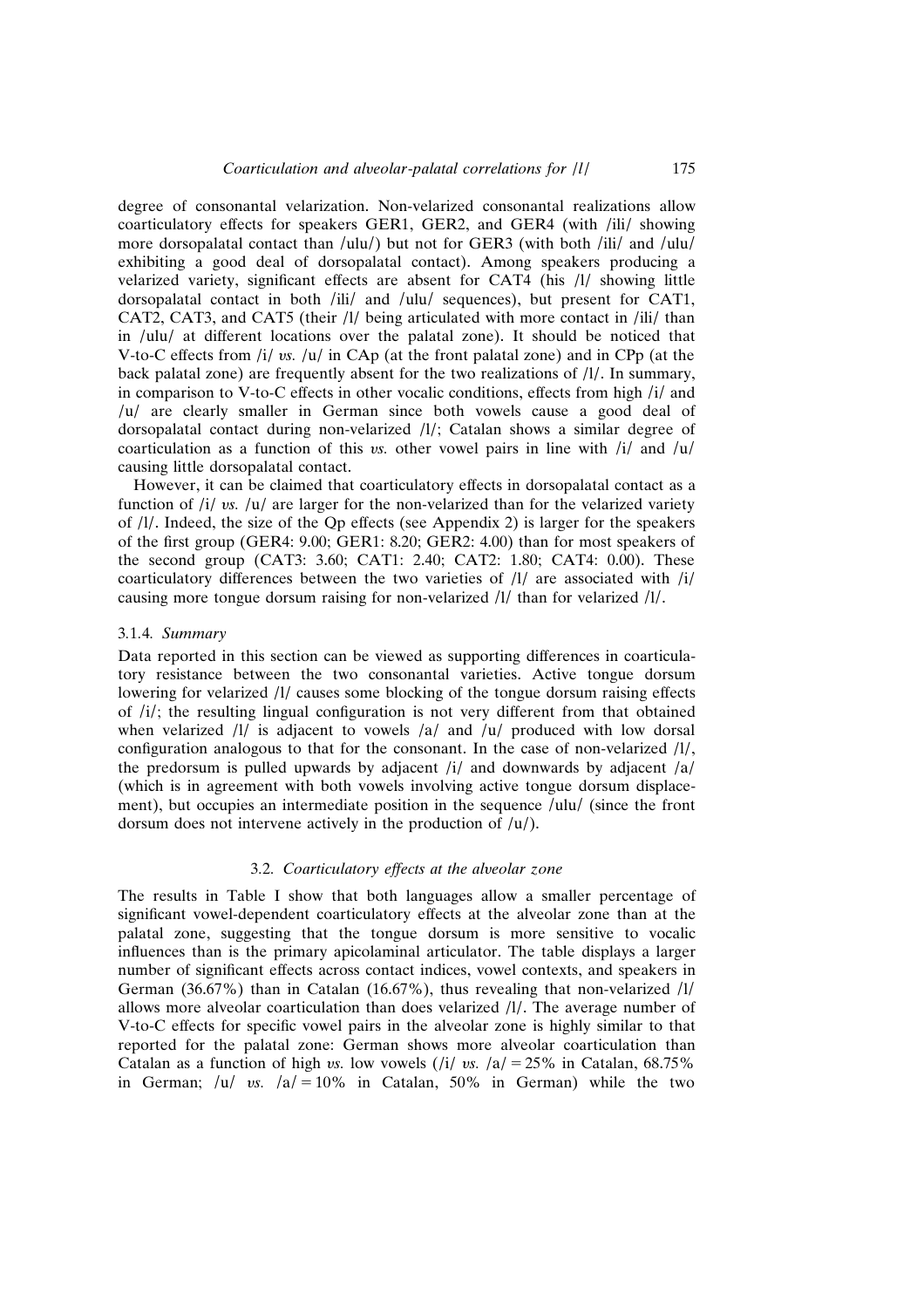languages are equally sensitive to effects in lingual fronting from /i/ vs. /u/ (15% in Catalan, 18.75% in German).

As before, the mean linguopalatal configurations in Figs. 3 and 4, and mean contact index values in Appendix 2, will be used in interpreting the significant effects reported in Table I.

# 3 *.* 2 *.* 1 *. Catalan*

Significant effects for speaker CAT2 occur as a function of /i/ *vs.* /a/ and /u/. They take place in CAa (for  $|i| > |a|$ ,  $|u|$ ) and in CPa (for  $|a|$ ,  $|u| > |i|$ ), meaning that the apical closure is displaced either towards the front alveolar zone or towards the back alveolar zone , depending on whether the adjacent vowel is front or back. A lower (non-significant) CCa value in the context of front /i/ *vs.* back /a/ and  $/u$  results from the former context causing a very front closure location while preventing much articulatory coupling between tongue front and tongue dorsum from occurring.

Speaker CAT3 exhibits significant differences in closure retraction (in CPa and Qa) for  $\langle i \rangle > \langle a \rangle$ , attributable to articulatory coupling between the tongue front and the tongue dorsum : more tongue dorsum raising during the closure period for  $\frac{\partial u}{\partial t}$  than for  $\frac{\partial u}{\partial t}$  causes a contact increase at the sides of the postalveolar zone. Higher (non-significant) CAa index values with adjacent  $/i / vs. /a /$ ,  $/u /$ indicate closure fronting as a function of front *vs*. back vowels.

Speakers CAT1 and CAT4 show no significant coarticulatory effects. Closure location is fixedly front alveolar for CAT1 and non-significantly more front with adjacent front vs. back vowels for CAT4. The absence of significant effects in CPa and CCa for both speakers suggests that active articulatory coupling is not involved during the production of the sequence /ili/.

Finally, closure location for speaker CAT5 is more front adjacent to unrounded <sup>y</sup> *s .* rounded vowels at the front alveolar zone (as shown by significantly higher CAa values for  $/i$ ,  $/a$ ,  $vs.$   $/u$ ) and more retracted with adjacent high *vs*. low vowels at the back alveolar zone (which results in significantly higher CPa values for  $\frac{i}{\ell}, \frac{u}{u}$ *vs.* /a/). For this particular speaker, closure retraction appears to be associated with two gestures: on the one hand, lip rounding for  $/u/$  causes an enlargement of the cavity in front of the closure location; on the other hand, tongue dorsum raising for  $\frac{1}{i}$  causes an increase in contact at the postalveolar zone and may be associated with coupling effects.

In summary, some speakers (CAT1, CAT4) show a fixed closure placement across vowel conditions which is in accordance with a highly constrained tongue dorsum gesture for velarized /l/ preventing the tongue tip from adapting to the adjacent vowels. For CAT2, vowel-related changes in closure fronting reflect differences in tongue dorsum height which could be attributed to the following coordination mechanism: closure fronting co-occurs with tongue dorsum raising while tongue dorsum lowering conveys closure retraction . This mechanism of articulatory coordination appears to be independent of mechanical coupling effects since tongue dorsum raising for  $/i/$  during the consonant does not cause an increase in contact at the back alveolar zone . Speaker CAT5 presumably uses another mechanism of articulatory coordination, with rounded  $/u/$  causing a more posterior closure location than unrounded  $/i/$  and  $/a/$ . Other coarticulatory effects for speakers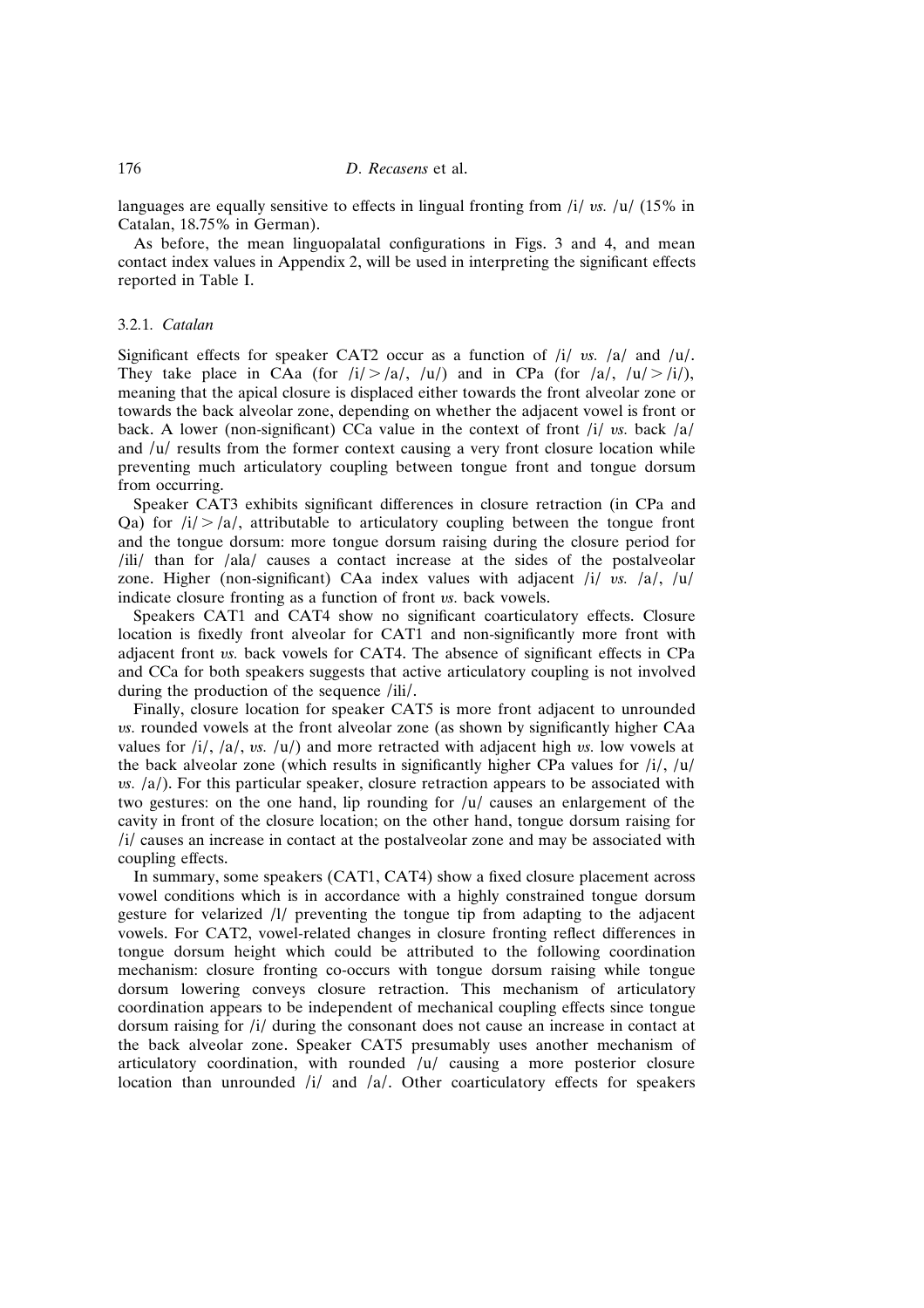CAT3 and CAT5 result from articulatory coupling between the tongue front and the tongue dorsum; however, they are small and confined to the postalveolar zone since active tongue predorsum lowering for velarized  $\frac{1}{\sqrt{2}}$  (see Fig. 1) prevents much tongue front raising from occurring.

 These data for Catalan reveal the presence of restricted alveolar contact in line with little articulatory coupling taking place in all instances. Closure placement is quite fixed for three speakers (CAT1, CAT3, CAT4) and varies according to some vowel dimension for the other two speakers (i.e., yowel height for CAT2; yowel backness for CAT5). Speaker-dependent differences in alveolar closure location do not appear to be related to degree of consonantal velarization .

#### 3 *.* 2 *.* 2 *. German*

The contact patterns in Fig. 4 show that  $/1/$  is produced with a front alveolar closure by those German speakers exhibiting an obvious non-velarized variety of the consonant, i.e., GER2, GER3, and GER4. The articulator involved in this front closure formation should be the tongue tip . A vowel-dependent increase in tongue dorsum contact for these speakers conveys a contact increase towards the postalveo lar zone (and presumably some laminal activation), as shown by significantly higher CPa, CCa, and/or Qa values for /ili/ and /ulu/ than for /ala/ (see Table I and Appendix 2). These effects are clearly associated with articulatory coupling between the tongue front and the tongue dorsum : raising the tongue dorsum causes some raising of the tongue blade, thus extending the contact area towards the postalveolar zone. Moreover, speaker GER2 allows some significant closure backing for /ala/ *vs.* /ulu/.

Coarticulatory effects for speaker GER1 (in CCa for  $|u|$ ,  $|a| > |i|$ ) occur in closure fronting as a function of front *vs*. back vowels; these vowel-dependent ef fects suggest that this speaker uses a coordination strategy between closure fronting and tongue dorsum fronting and raising. Unlike the other German speakers , GER1 shows a restricted closure extent independently of vowel context which presumably indicates the presence of an apical articulation with no laminal involvement and thus, the absence of coupling effects between the tongue front and the tongue dorsum.

In summary, in comparison to the Catalan speakers, most German speakers (GER2, GER3, and GER4) show a more extensive degree of contact towards the postalveolar zone when  $11/$  is adjacent to  $1/$  and, less so,  $/u$ ; in these circumstances, tongue dorsum raising causes an increase in lamino-postalveolar contact while full contact is kept at the front alveolar zone . Closure placement remains fixed with adjacent  $|a|$  for two of these speakers (GER3, GER4) but undergoes active retraction for a third speaker (GER2) . The speaker showing the most velarized consonantal realization of all of the German speakers (i.e., GER1) resembles those Catalan speakers who present little postalveolar contact; analogously to CAT2, closure fronting for this speaker varies as a function of differences in vowel height.

## 3 *.* 3 *. Al*y *eolar* - *palatal correlations*

As was pointed out in the Introduction, a more thorough evaluation of the production strategies suggested in sections 3.1 and 3.2 follows from a study of the alveolar-palatal contact interactions . The significant alveolar-palatal correlations for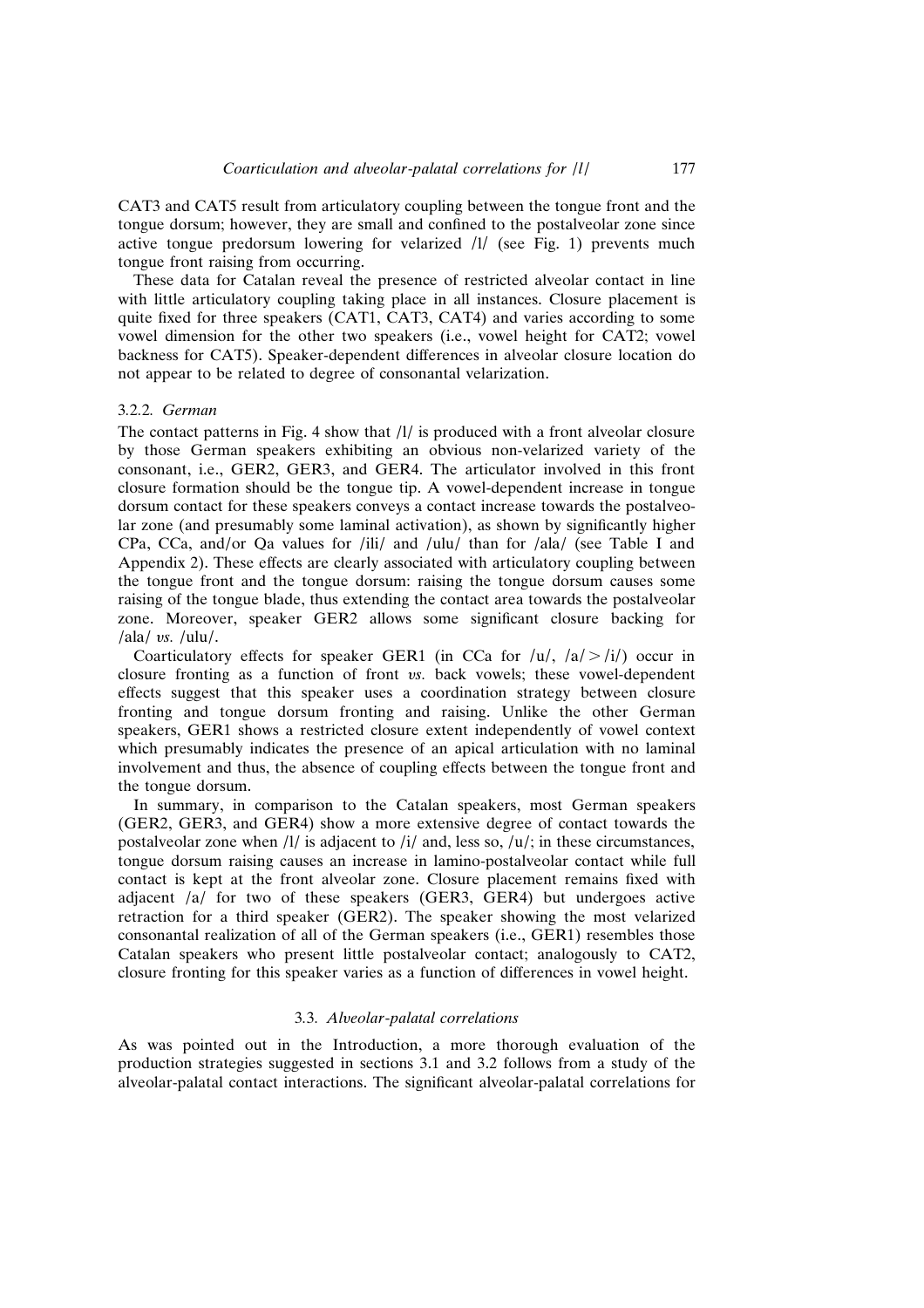|                                  | CAa   | CPa   | CCa      | Qa    |
|----------------------------------|-------|-------|----------|-------|
| GER1                             |       |       |          |       |
| $\mathsf{C}\mathsf{A}\mathsf{p}$ | 0.689 |       | $-0.728$ |       |
| CPp                              |       |       |          |       |
| CCp                              | 0.666 |       | $-0.716$ |       |
| Qp                               | 0.679 |       | $-0.716$ |       |
| GER <sub>2</sub>                 |       |       |          |       |
| $\mathsf{C}\mathsf{A}\mathsf{p}$ | 0.788 |       |          | 0.673 |
| CPp                              | 0.819 |       | 0.763    | 0.878 |
| CCp                              | 0.896 |       |          | 0.783 |
| Qp                               | 0.922 |       | 0.717    | 0.897 |
| GER <sub>3</sub>                 |       |       |          |       |
| $\mathsf{C}\mathsf{A}\mathsf{p}$ |       | 0.760 |          |       |
| CPp                              |       | 0.797 |          |       |
| CCp                              |       | 0.860 |          | 0.665 |
| Qp                               |       | 0.898 |          | 0.731 |
| GER4                             |       |       |          |       |
| $\mathsf{C}\mathsf{A}\mathsf{p}$ | 0.836 | 0.925 | 0.863    | 0.919 |
| CPp                              | 0.852 | 0.946 | 0.821    | 0.885 |
| CCp                              |       | 0.700 |          |       |
| Qp                               | 0.707 | 0.806 | 0.681    | 0.742 |

 TABLE II . Significant alveolar-palatal correlations for [l] across vowel conditions in German ( $\bar{p}$  < 0.01)*. r* values are displayed separately for each speaker and for each pair of alveolar and palatal contact indices. Speakers are ordered according to degree of  $\frac{1}{l}$ velarization .

 the 4 German speakers are given in Table II . A corresponding table for the Catalan speakers is nor provided here because no Catalan speaker had more than two significant correlations. The average percent significant correlations was only 6.25% for the Catalan speakers, in comparison to an average 54.7% for the German speakers. The language-dependent difference in percentage of significant alveolarpalatal correlations (48.45) exceeds that for the significant effects at the palatal zone  $(79.17\%$  for German—51.67% for Catalan = 27.5; see Section 3.1.) and at the alveolar zone  $(36.67\%$  for German—16.67% for Catalan = 20; see Section 3.2.). As shown below, speakers differ with respect to the particular strategy used for consonantal production.

#### 3 *.* 3 *.* 1 *. Catalan*

In Catalan, some significant correlations for speakers CAT3 and CAT5 can be attributed to coupling effects between adjacent lingual regions; this trend was already suggested in Section 3.2.1 and is now confirmed by the correlation analyses. Speaker CAT3 shows significant correlations between Qa, on the one hand, and CCp ( $r = 0.67$ ) and Qp ( $r = 0.726$ ), on the other hand; these significant interactions reflect an increase in tongue dorsum raising (i.e., higher CCp and Qp values) for either  $|i| > |u| > |a|$  or  $|i| > |u|$ ,  $|a|$  causing an increase in laminoalveolar contact size (i.e., higher Qa values). As for speaker CAT5, a significant correlation between CPa and CAp  $(r = 0.733)$  indicates an increase in predorso-prepalatal contact (i.e., a higher CAp value), for  $/i/$ ,  $/u/$  >/a/ resulting in an increase in postalveolar contact (i.e., higher CPa values).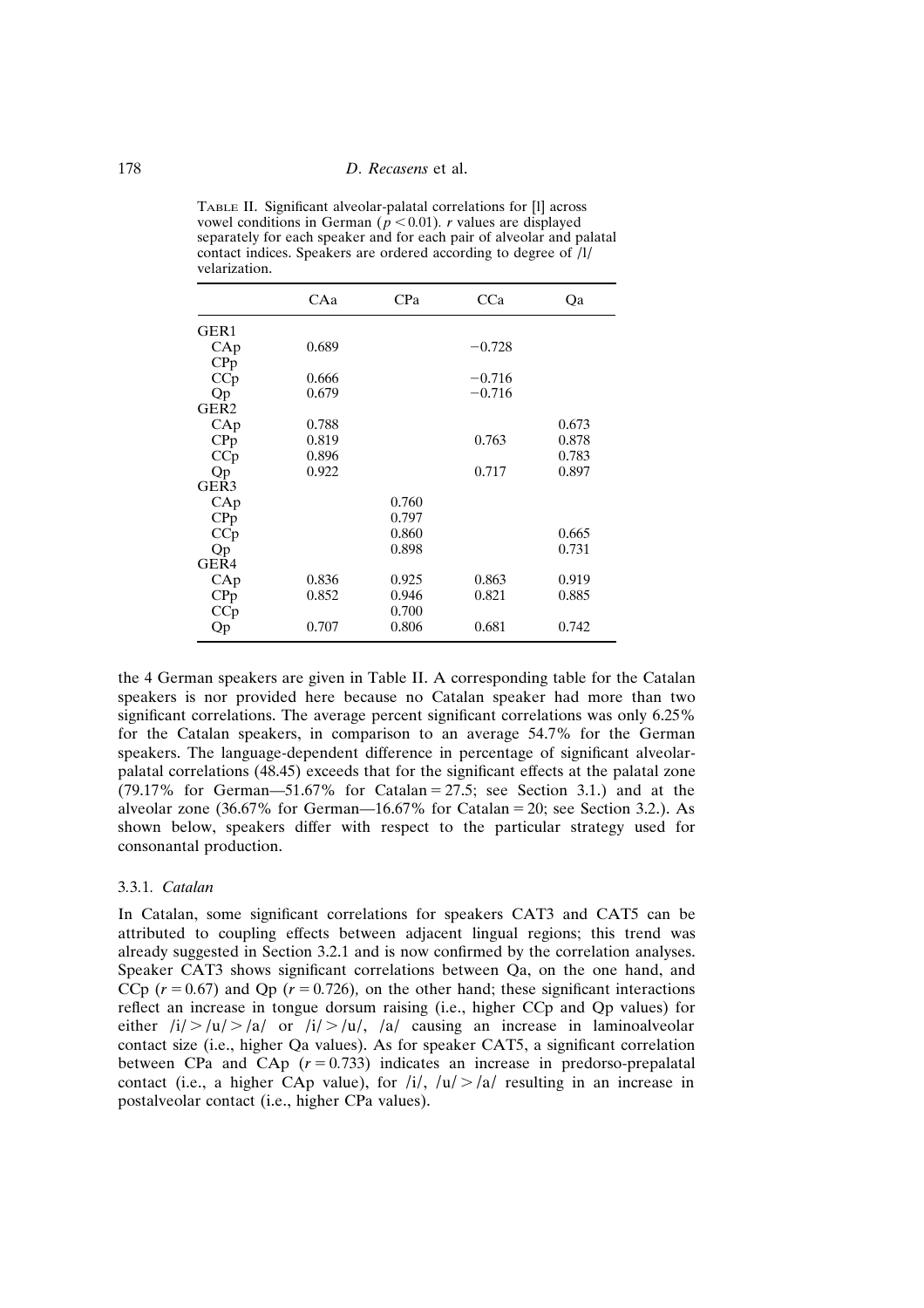For speaker CAT2, differences in CCp or dorsal contact at the central palatal zone (for either  $|i| > |u|$ ,  $|a|$  or  $|i| > |u| > |a|$ ) are negatively correlated  $(r = -0.646)$  with differences in CPa or postalveolar contact (for either /a/,  $|u| > |i|$  or  $|a| > |u| > |i|$ ). This significant correlation is in agreement with the strategy of articulatory coordination indicated in Section 3.2.1, with tongue dorsum raising conveying closure fronting and tongue dorsum lowering co-occurring with closure backing . The fact that the significant correlation between CPa and degree of palatal contact is negative instead of positive confirms the absence of mechanical coupling effects (Section 3.2.1); indeed, tongue dorsum raising for  $\frac{1}{4}$  does not cause a contact increase at the postalveolar zone.

 Speakers CAT1 and CAT4 show no relevant correlations , which is in support of the tongue tip forming a fixed closure location in this case (Section 3.2.1).

To summarize, a highly constrained lingual configuration for velarized  $\frac{1}{2}$  explains the absence of significant alveolar-palatal interactions for some speakers (CAT1 , CAT4) . Other speakers may reveal the following significant alveolar-palatal interactions : covariations in apical fronting and in tongue dorsum raising which are attributed to a coordination mechanism (CAT2) ; covariations in extent of post alveolar and dorsopalatal contact which have been assigned to coupling effects between adjacent tongue regions (CAT3, CAT5). Differences in apicoalveolar contact fronting as a function of rounded *vs.* unrounded vowels for speaker CAT5 (Section 3.2.1) are not correlated with dorsopalatal contact changes which may be taken in support of a coordination strategy involving the tongue tip and the lips .

#### 3 *.* 3 *.* 2 *. German*

 According to Table II , significant correlations for those German speakers showing the least velarized variety of  $/1/$  (i.e., GER3 and GER4) are clearly related to coupling effects between the tongue front and the tongue dorsum (see Section 3.2.2, as well). Indeed, a contact increase all over the palatal zone (i.e., for all palatal contact indices) as a function of high *vs*. low vowels conveys an increase in overall alveolar contact; thus, GER3 and GER4 show significant correlations between Qp and Qa. As expected, this alveolar contact increase occurs systematically at the postalveolar zone (in CPa) for the two speakers ; a contact increase at the front alveolar zone (in CAa) is only found for GER4 in line with both speakers showing a fixedly advanced closure location.

 Significant correlations for speaker GER1 can be attributed to the same mechanism of articulatory coordination pointed out for Catalan speaker CAT2 , with changes in CAa or closure fronting being positively correlated with dorsopalatal contact variations (for either  $/i$  /  $\nu$ ,  $|a|$  or  $|i| > |u| > |a|$ ). Table II also reveals significant negative variations between palatal contact (most contact indices) and central alveolar contact (CCa); this interaction is in accordance with closure being more extensive at the postalveolar zone (for  $/ala/$  and  $/ulu/$ ) than at the front alveolar zone (for  $/$ ili $/$ ).

Finally, speaker GER2 shows significant correlations which can be attributed to a coordination mechanism (between CAa and all palatal contact indices for  $/i/$ ,  $|u| > |a|$  and to a coupling mechanism (between Qa and all palatal contact indices for either  $|i|$ ,  $|u| > |a|$  or  $|i| > |u| > |a|$ ). Coupling effects for this speaker coincide with those found for GER3 and GER4; in addition, GER2 shows active closure retraction when the tongue dorsum is not raised for a high vowel (see Section 3.2.2).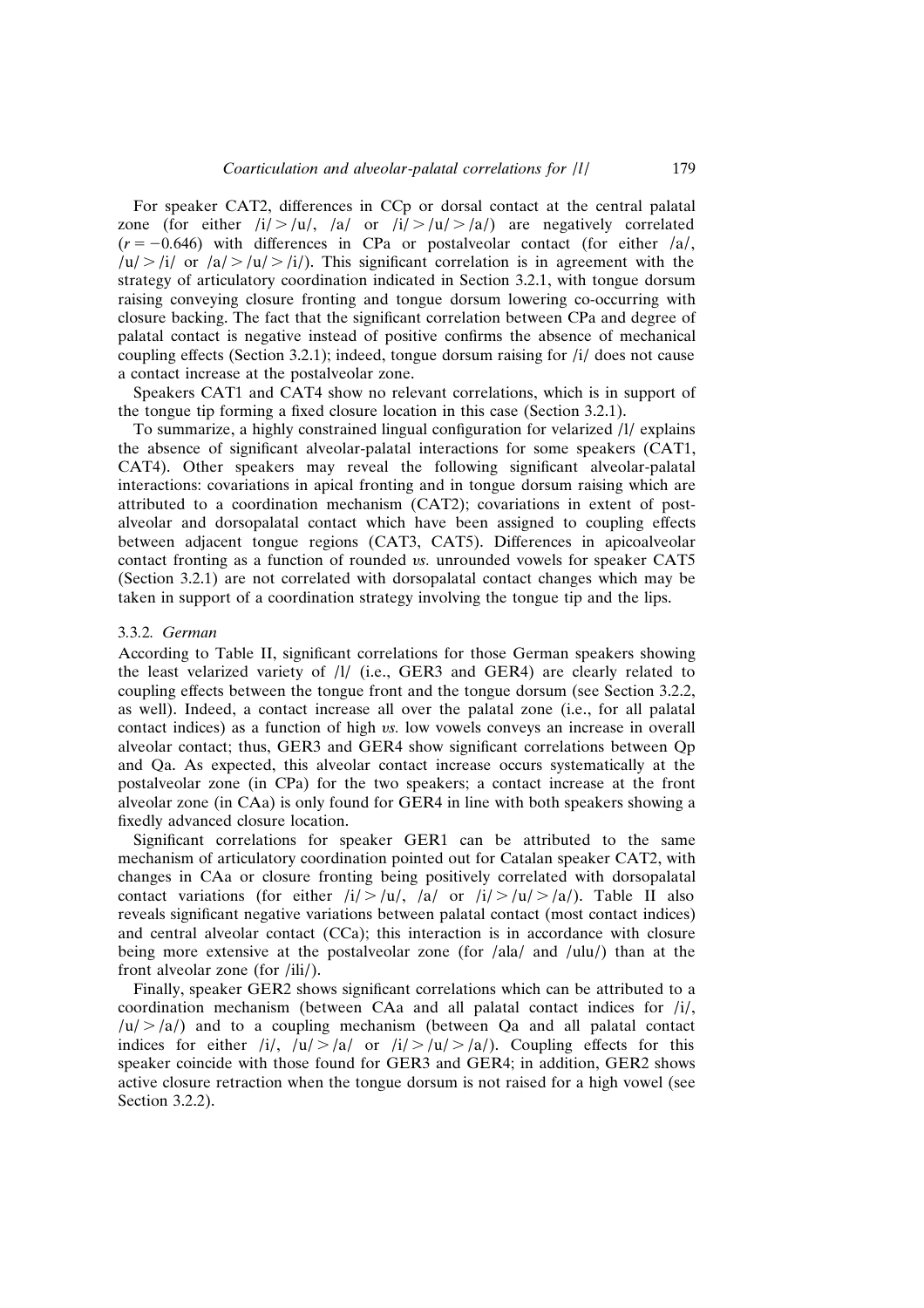Unlike the Catalan speakers , all German speakers show alveolar-palatal interac tions . Correlations associated with tongue front-tongue dorsum coupling are particularly salient (GER2, GER3, GER4) and occur when tongue dorsum raising causes an increase in postalveolar contact . Coordination mechanisms also take place when closure fronting is affected by tongue dorsum raising (GER1, GER2). Interestingly, the German speaker with the most velarized realization of  $/1/$  (GER1) is the only speaker for whom coupling effects play no significant role.

## **4 . Discussion and Conclusions**

Data on coarticulatory effects and on alveolar-palatal correlations reported in this paper support the initial hypothesis that the tongue body is subject to more articulatory control for Catalan velarized /l/ than for German non-velarized /l/. It was found that the latter realization allows more alveolar and palatal coarticulation than the former.

Coarticulatory trends for Catalan and German are in agreement with differences in degree of velarization between the two consonantal realizations and with the notion that they are produced with either two ("dark"  $\frac{1}{l}$ ) or one ("clear"  $\frac{1}{l}$ ) lingual gestures. Differences in degree of dorsopalatal coarticulation between the two varieties of /l/ are mostly associated with sensitivity levels to tongue dorsum raising effects exerted by adjacent  $/i/$  in the sequence  $/i/i/$ . A trend towards a more context-independent articulatory configuration for velarized  $/1/$  than for nonvelarized  $\frac{1}{i}$  is consistent with the former realization showing less dorsopalatal contact than the latter in the sequence /ulu/. Both consonantal varieties show no dorsopalatal contact in the sequence /ala/; indeed, the tongue dorsum position for the consonant is too low in this VCV sequence for the EPG technique to exhibit any contact traces. EPG patterns for Italian  $\frac{di}{dt}$  and  $\frac{d}{dt}$  in previous studies (see Introduction) have shown similar degrees of dorsopalatal contact to those reported here for German.

As pointed out by Recasens *et al.* (1995) (see Introduction), the small  $F_2$ difference between /ili/ and /ala/ for German /l/ suggests that the tongue dorsum is directed towards some target position. According to the  $F<sub>2</sub>$  frequency values reported in that study, this non-velarized consonantal variety would be resistant to tongue dorsum lowering effects from  $\frac{a}{a}$  and to tongue dorsum raising effects from  $/i$ . Data for most German speakers reported in the present paper show a good deal of V-to-C coarticulation at the palatal zone and thus are not in support of our hypothesis . This is not surprising since EPG data do not provide information about the tongue dorsum surface position for  $/ala/$ , about lingual activity at the tongue postdorsum and at the tongue root , or about lip and jaw activity .

 Another issue of interest is the degree of coarticulatory sensitivity at closure location. Context-dependent changes in tongue dorsum placement may cause more variation in alveolar contact (both in location and extent) for non-velarized  $\frac{1}{1}$  than for velarized  $\frac{1}{4}$  which may be adduced in support of the notion that the former variety involves less tongue body constraint than the latter. This language-dependent difference is mostly associated with coupling effects: active tongue predorsum lowering for velarized /l/ prevents much coupling with the tongue front and thus much lamino-postalveolar contact from occurring; on the other hand, coupling effects play a major role for non-velarized  $/1/$  with tongue dorsum raising causing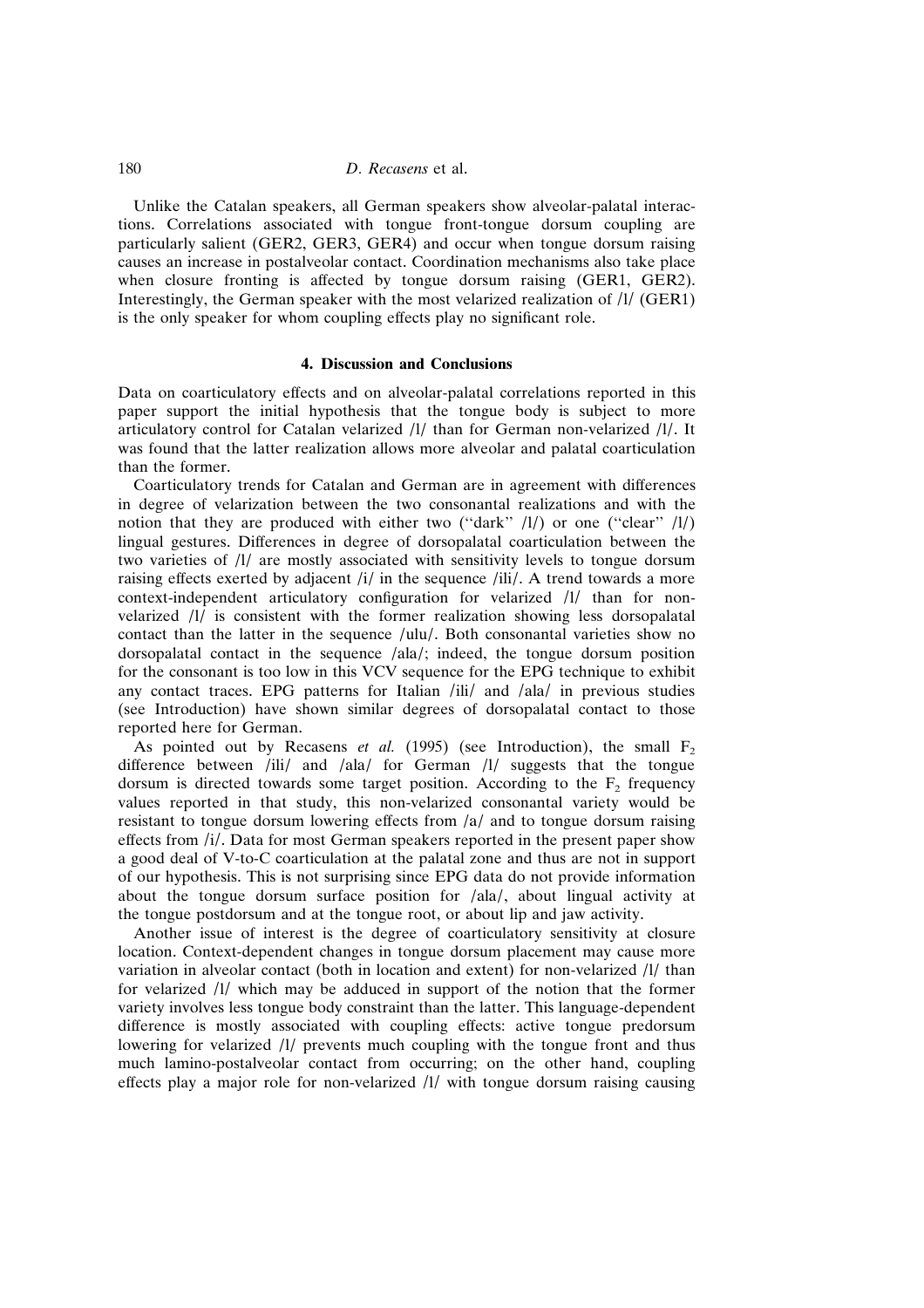laminal involvement when the consonant is adjacent to high vowels . Variations in extent of alveolar contact as a function of tongue dorsum raising and fronting degree have also been reported for other unconstrained alveolar consonants  $(|n|$  and  $|\n|$ ; see Introduction).

Speakers of both languages do not clearly differ with respect to vowel-dependent changes in apicoalveolar closure placement (some undergo such changes and others do not). More specifically, it has been found that closure location for German  $\frac{1}{l}$  occurs quite fixedly at the front alveolar zone which runs against data for other consonants ( $/n/$  and  $/r/$ ; see Introduction) showing a postalveolar closure adjacent to back vowels and a front alveolar closure adjacent to  $/i$ . It seems clear that a limited amount of contextual adaptability in closure placement for German  $\frac{1}{i}$  is a language-specific characteristic which could be related to coarticulatory resistance in  $F<sub>2</sub>$  frequency and presumably at some vocal tract regions. This hypothesis is consistent with velarized  $/1/$  for the Catalan speakers CAT1, CAT2, and CAT4 showing less variability in closure placement than  $/n/$  (Recasens *et al.*, 1992) as a function of tongue dorsum changes associated with front *vs*. back vowels. Thus, CAT1 keeps a front alveolar closure for  $/1/$  in the three vowel context conditions while showing a front alveolar closure for  $\ell$ ini $\ell$  and  $\ell$  and a more retracted one for /unu/. As for CAT2 and CAT4, differences between  $/n/$  and  $/l/$  are as follows: closure location is front alveolar for /ini/ and postalveolar (speaker CAT2) or prepalatal (speaker CAT4) for  $/$ ana $/$  and  $/$ unu $/$ ; while an analogous closure retraction is found in  $/al$ a and  $/ulu/$ , closure backing only reaches the centroalveolar zone for speaker CAT2 and the postalveolar zone for speaker CAT4 . Data for these three speakers suggest the existence of more apical control during the production of velarized  $\frac{1}{1}$  than during the production of  $\frac{1}{n}$ .

Language-dependent differences in degree of tongue front-tongue dorsum cou pling explain why alveolar-palatal correlations are so much larger for German than for Catalan; as pointed out above, such differences conform to the requirement that the tongue predorsum be somewhat lowered for velarized  $\frac{1}{1}$  but not for nonvelarized  $/1/$ . Otherwise speakers using the two varieties of  $/1/$  exhibit similar production mechanisms : some speakers keep a fixed closure location across vowel environments while allowing tongue dorsum raising to occur in sequences with high vowels (CAT1) ; others use a coordination mechanism which combines tongue dorsum raising and alveolar closure fronting , and tongue dorsum lowering and alveolar closure backing (CAT2). Differences in closure fronting may also reflect a coordination mechanism between lip rounding and closure backing (CAT5), presumably in order to facilitate the lowering of the formant frequencies associated with a rounded vowel.

In comparison to other speakers of the same language, speakers showing intermediate degrees of velarization present a specific behaviour of alveolar – palatal coordination. Thus, speaker GER1 does not show much interarticulatory coupling, possibly due to his exhibiting the most velarized  $/1/$  of all the German speakers. In comparison to other Catalan speakers, CAT3 and CAT5 show more variation in extent of postalveolar contact as a function of differences in dorsopalatal contact, which we have attributed to coupling effects between adjacent tongue regions.

 This research has been supported by the ESPRIT BRA-7098 ACCOR II Working Group of the EC and by DGICYT project CE93-0020 of the Ministry of Education and Science of Spain.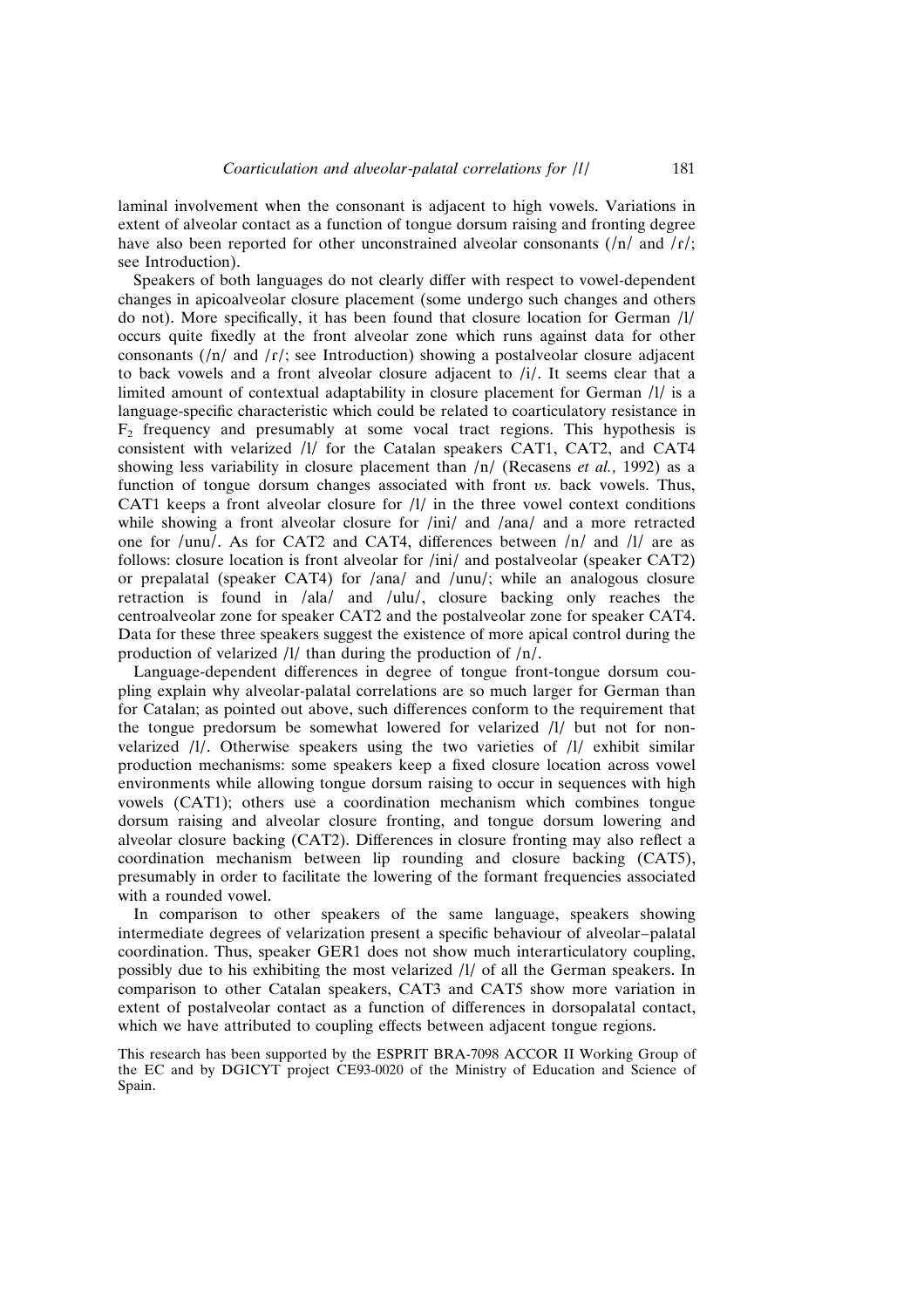#### **References**

- Bladon, R. A. W. & Nolan, F. J. (1977) A video-fluorographic investigation of tip and blade alveolars in English, *Journal of Phonetics*, 5, 185-193.
- Chafcouloff, M. (1985) The spectral characteristics of the lateral /l/ in French, *Travaux de l'Institut de Phonétique d'Aix*, Université de Provence, 10, 63-98.
- Choi , J . D . & Keating , P . (1991) Vowel-to-vowel coarticulation in three Slavic languages , *UCLA Working Papers in Phonetics*, **78**, 78-86.
- Fant, G. (1960) *Acoustic Theory of Speech Production*. The Hague: Mouton.
- Fontdevila, J., Pallares, M. D. & Recasens, D. (1994) The contact index method of electropalatographic data reduction, Journal of Phonetics, 22, 141-154.
- Hardcastle, W. J., Jones, W., Knight, C., Trudgeon, A. & Calder, G. (1989) New developments in electropalatography: A state-of-the-art report, *Clinical Linguistics and Phonetics*, 3, 1–38.
- Hoole, P., Gfroerer, S. & Tillmann, H.-G. (1990) Electromagnetic articulatography as a tool in the study of coarticulation, *Forschungsberichte des Instituts für Phonetik*, Munich, 28, 107-122.
- Ladefoged, P. & Maddieson, I. (1986) *Some of the Sounds of the World's Languages*, UCLA Working Papers in Phonetics, 64.
- O¨ hman , S . E . G . (1966) Coarticulation in VCV utterances : spectrographic measurements , *Journal of the Acoustical Society of America ,* **39** , 151 – 168 .

Recasens, D. (1987) An acoustic analysis of V-to-C and V-to-V coarticulatory effects in Catalan and Spanish VCV sequences, *Journal of Phonetics*, 15, 299-312.

- Recasens , D . (1991) On the production characteristics of apicoalveolar taps and trills , *Journal of Phonetics*, **19**, 267-280.
- Recasens, D. & Farnetani, E. (1990) Articulatory and acoustic properties of different allophones of /l/ in American English, Catalan and Italian, *Proceedings of the ICLSP 90*, Acoustic Society of Japan, 2, 961-964.
- Recasens, D. & Farnetani, E. (1994) Spatiotemporal properties of different allophones of  $/1$ : phonological implications. In *Phonologica 1992* (W. V. Dressler, M. Prinzhorn & J. R. Rennison, editors), pp. 195-204. Torino: Rosenberg & Sellier.
- Recasens, D., Farnetani, E., Ní Chasaide, A., Fontdevila, J., Pallarès, M. D., Provaglio, A. & Fealey, G. (1991) A study of the production and coarticulatory characteristics of palatal and palatalized consonants, *ACCOR Periodic Progress Report*, 2, Aix en Provence.
- Recasens, D., Fontdevila, J. & Pallarès, M. D. (1992) Alveolar-palatal correlations in coarticulatory activity for a selected group of Catalan consonants, *Bulletin de la Communication Parlée*, 2, 59-72.
- Recasens, D., Fontdevila, J. & Pallares, M. D. (1995) Velarization degree and coarticulatory resistance for /1/ in Catalan and German, *Journal of Phonetics*, 23, 37-52.

Schubiger, M. (1970) *Einführung in die Phonetik*, Walter de Gruyter, Berlin.

Sproat, R. & Fujimura, O. (1993) Allophone variation in English  $11/$  and its implications for phonetic implementation, *Journal of Phonetics*, 21, 291-312.

#### **Appendix 1**

Contact index values were calculated using the following formula :

#### *Al*y *eolar contact indices*

$$
CAa = [log[[(R4/8) + 9(R3/8) + 81(R2/8) + 547(R1/6)] + 1]] / [log (639)]
$$
  
\n
$$
CPa = [log[[(R1/6) + 9(R2/8) + 81(R3/8) + 729(R4/8)] + 1]] / [log (821)]
$$
  
\n
$$
CCa = [log[[(C1/6) + 9(C2/8) + 81(C3/8) + 729(C4/8)] + 1]] / [log (821)].
$$

#### *Palatal contact indices*

$$
CAP = [log[[(R8/8) + 9(R7/8) + 81(R6/8) + 729(R5/8)] + 1]] / [log (821)]
$$
  
\n
$$
CPp = [log[[(R5/8) + 9(R6/8) + 81(R7/8) + 729(R8/8)] + 1]] / [log (821)]
$$
  
\n
$$
CCp = [log[[(C1/8) + 9(C2/8) + 81(C3/8) + 729(C4/8)] + 1]] / [log (821)].
$$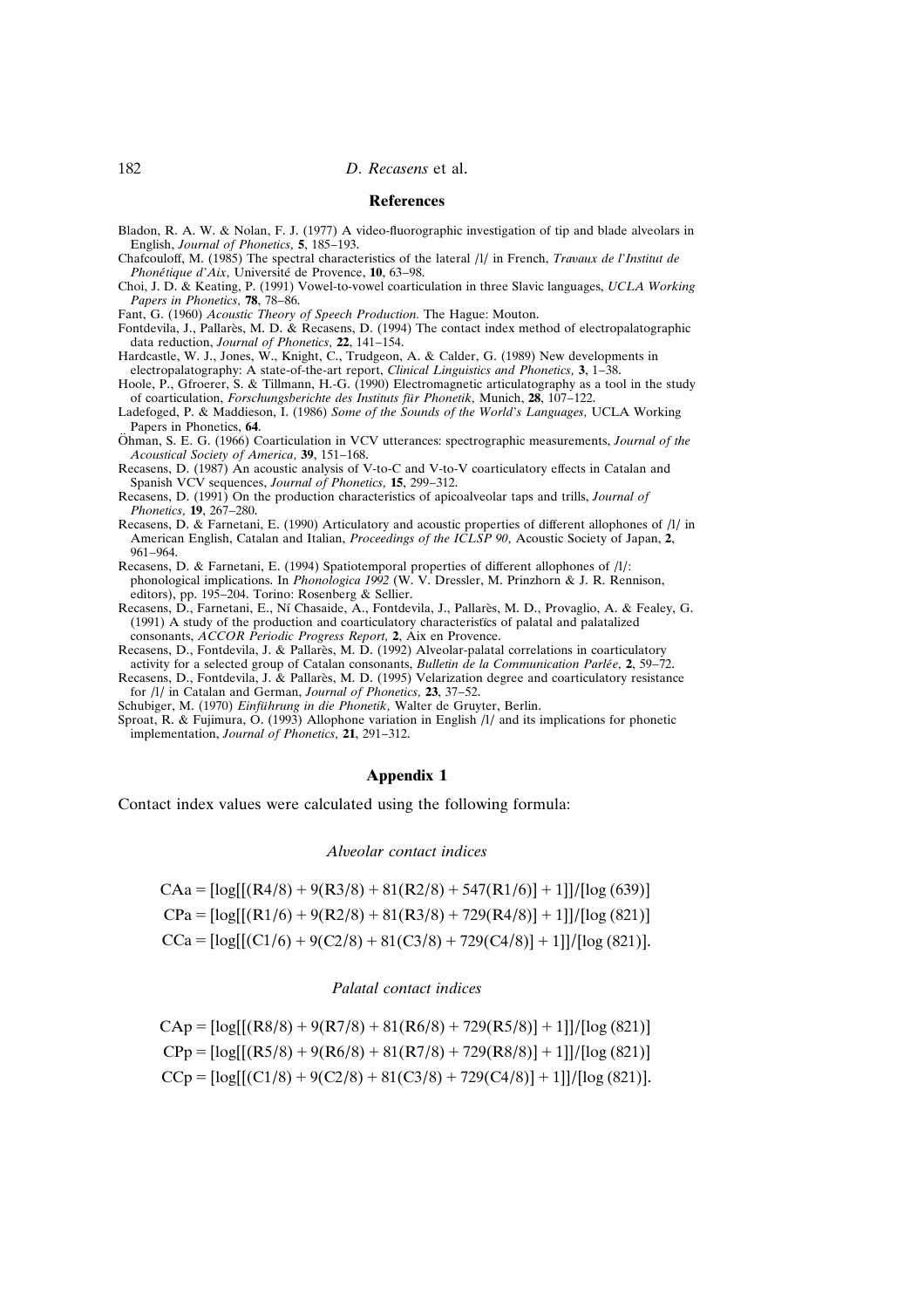In the ratios within parentheses, the number of activated electrodes on each row  $(i.e., R1, R2, R3...)$  or column  $(i.e., C1, C2, C3...)$  is divided by the total number of electrodes on the same row or column . This normalization procedure ensures that rows or columns containing different numbers of electrodes contribute equally to the contact index values. Each ratio is multiplied by a row-/column-specific coefficient number. These coefficients were calculated according to the following principle: the contribution of a given electrode to an index value exceeds the contribution of all electrodes located on the previous back rows (CA index), on the previous front rows (CP index) , or on more lateral columns (CC index) . The construction method of the coefficient values is explained below for the CAp index.

A coefficient of 1 was arbitrarily assigned to the backmost row R8. It follows from the contact index formula that the maximum CAp value for this row when all eight electrodes are activated is 1:

(8 activated electrodes/8 electrodes available)  $\times$  coefficient value of 1 = 1.

One "on" electrode on R7 should contribute more to the CAp index value than 1, which is the maximum CA index value for R8, namely,

(1 activated electrode/8 electrodes available)  $\times$  unknown coefficient value  $>1$ .

It follows that the coefficient value for  $R7$  should be higher than 8, namely,  $(8 \times 1) + 1 = 9$ .

To obtain the coefficient value for R6, one "on" electrode on this row should contribute more to the CAp index value than the previous rows R7 and R8 . Since the addition of the maximum CAp index value for R7 and R8 is 10, it follows that:

if (1 "on" electrode/8 electrodes available on  $R6$ )  $\times$  coefficient value  $>$  10,

then the coefficient value for  $R6 = (8 \times 10) + 1 = 81$ 

 The same operation was applied to the remaining indices . For the calculation of the CPp index coefficients, rows were considered in the reverse order (thus, R5 was assigned a coefficient of 1, R6 a coefficient of 9, and so on). Coefficients for the CCp index were constructed in increasing order from the sides to the center of the palatal surface. As shown in the contact index formula, the CA, CP, and CC index values were submitted to a logarithmic transformation in order to compensate for their exponential increase as we proceed from one row or column to the next. The resulting expressions are divided by the maximum possible value for each contact index so that a range from 0 to 1 is obtained.

## **Appendix 2**

Mean contact index values at the alveolar zone and at the palatal zone for  $\frac{1}{i}$  in the sequences /ili/, /ala/ and /ulu/ (Catalan and German speakers). Values represent averages across five tokens; standard deviations are given in parenthesis. Speakers are ordered according to degree of /l/ velarization.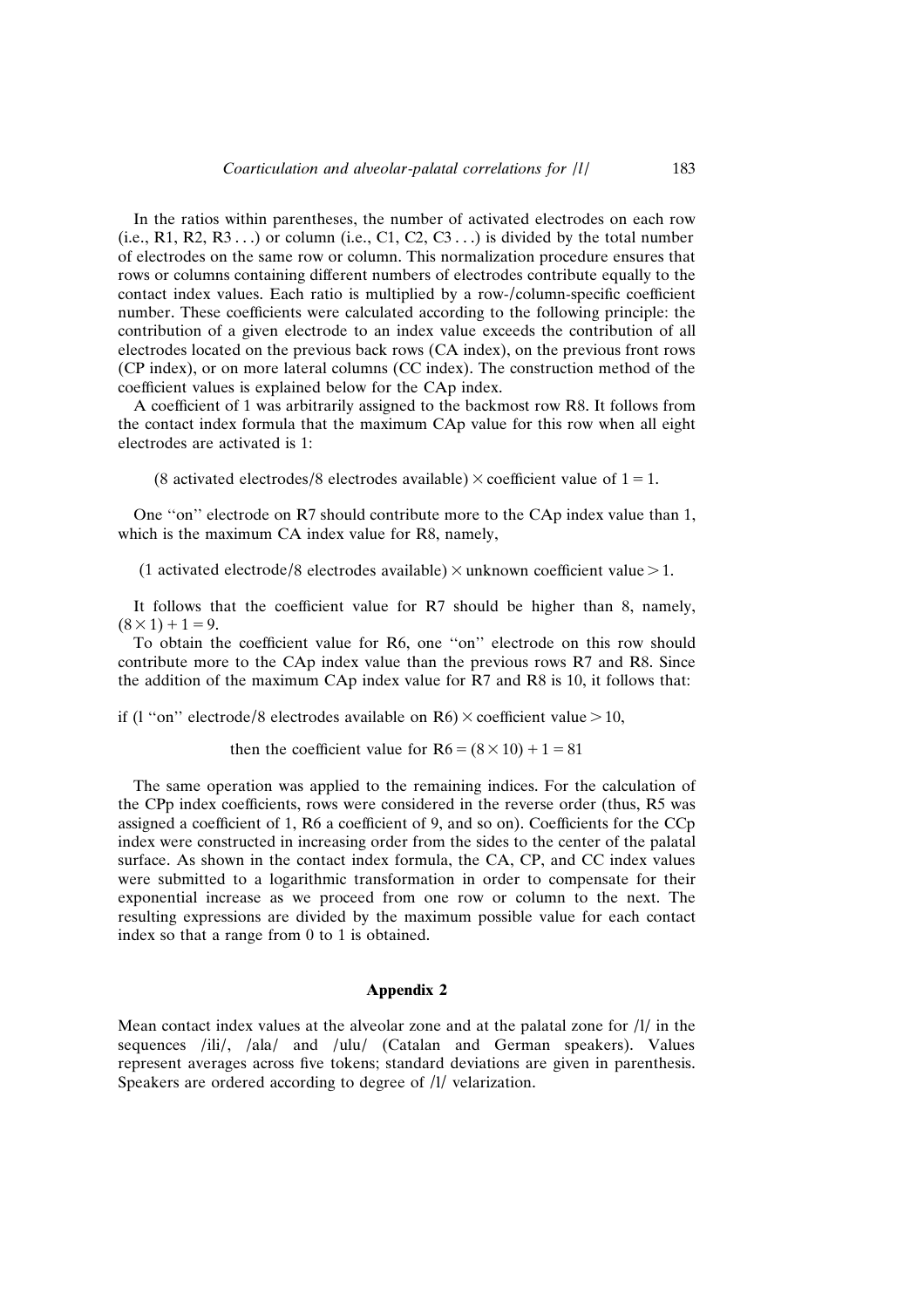APPENDIX 2 (*Contd.*)

|                  | <b>CATALAN</b>    | CAa                          | Alveolar zone<br>CPa         | CCa                          | Qa                         |
|------------------|-------------------|------------------------------|------------------------------|------------------------------|----------------------------|
| CAT <sub>1</sub> | $\mathbf{i}$      | 0.993(0.012)                 | 0.800(0.036)                 | 0.913(0.025)                 | 21.00(1.87)                |
|                  | u                 | 0.998(0.001)                 | 0.832(0.026)                 | 0.930 (0.027)                | 21.40 (1.52)               |
|                  | a                 | 0.998(0.003)                 | 0.647(0.149)                 | 0.889(0.047)                 | 18.60 (3.58)               |
| CAT <sub>2</sub> | i                 | 0.966(0.035)                 | 0.451(0.269)                 | 0.835(0.059)                 | 12.40(6.11)                |
|                  | u                 | 0.658(0.186)                 | 0.933(0.103)                 | 0.916(0.024)                 | 17.80(2.17)                |
|                  | a                 | 0.617(0.086)                 | 0.953(0.040)                 | 0.906(0.015)                 | 18.40 (2.07)               |
| CAT3             | i                 | 0.984(0.025)                 | 0.895(0.020)                 | 0.928(0.013)                 | 23.60 (1.14)               |
|                  | u                 | 0.872(0.146)                 | 0.852(0.041)                 | 0.912(0.016)                 | 19.60(2.19)                |
|                  | a                 | 0.849(0.155)                 | 0.825(0.009)                 | 0.903(0.035)                 | 17.00(3.39)                |
| CAT <sub>4</sub> | i                 | 0.770(0.172)                 | 0.962(0.024)                 | 0.960(0.023)                 | 20.60 (4.04)               |
|                  | u                 | 0.557(0.182)                 | 0.972(0.018)                 | 0.942(0.033)                 | 16.20(4.09)                |
|                  | a                 | 0.461(0.157)                 | 0.953(0.030)                 | 0.908(0.037)                 | 13.80(3.03)                |
| CAT <sub>5</sub> | i                 | 0.881(0.122)                 | 0.897(0.034)                 | 0.935(0.025)                 | 22.00(2.24)                |
|                  | u                 | 0.660(0.046)                 | 0.923(0.047)                 | 0.910(0.016)                 | 18.80(0.45)                |
|                  | a                 | 0.980(0.040)                 | 0.646(0.188)                 | 0.917(0.026)                 | 18.60 (3.65)               |
|                  | <b>GERMAN</b>     |                              |                              |                              |                            |
| GER1             | i                 | 0.990(0.002)                 | 0.780(0.038)                 | 0.802(0.006)                 | 14.60(0.89)                |
|                  | u                 | 0.919(0.047)                 | 0.779(0.160)                 | 0.881(0.046)                 | 18.60(2.61)                |
|                  | a                 | 0.912(0.060)                 | 0.651(0.212)                 | 0.866(0.038)                 | 15.40(2.30)                |
| GER <sub>2</sub> | i                 | 0.994(0.012)                 | 0.901(0.013)                 | 0.940(0.024)                 | 24.00 (1.00)               |
|                  | u                 | 0.999(0.000)                 | 0.829(0.028)                 | 0.910(0.016)                 | 19.80 (0.84)               |
|                  | a                 | 0.685(0.070)                 | 0.839(0.043)                 | 0.890(0.017)                 | 16.40 (1.95)               |
| GER <sub>3</sub> | i                 | 0.995(0.011)                 | 0.899(0.016)                 | 0.899(0.016)                 | 23.60 (0.55)               |
|                  | u                 | 0.971(0.064)                 | 0.884(0.020)                 | 0.904(0.002)                 | 22.00 (1.73)               |
|                  | a                 | 0.972(0.036)                 | 0.816(0.006)                 | 0.892(0.018)                 | 19.60 (1.14)               |
| GER4             | $\mathbf{i}$      | 0.999(0.000)                 | 0.852(0.026)                 | 0.900(0.002)                 | 20.80 (1.30)               |
|                  | u                 | 0.999(0.002)                 | 0.816(0.078)                 | 0.905(0.035)                 | 21.20 (3.42)               |
|                  | a                 | 0.986(0.006)                 | 0.302(0.127)                 | 0.819 (0.033)                | 10.00(2.83)                |
|                  |                   |                              | Palatal zone                 |                              |                            |
|                  | <b>CATALAN</b>    | CAp                          | CPp                          | CCp                          | <b>Qp</b>                  |
| CAT1             | i                 | 0.682(0.183)                 | 0.466(0.263)                 | 0.110(0.061)                 | 3.40(0.89)                 |
|                  | u                 | 0.293(0.352)                 | 0.213(0.307)                 | 0.017 (0.019)                | 1.00(1.22)                 |
|                  | a                 | 0.000(0.000)                 | 0.000(0.000)                 | 0.000(0.000)                 | 0.00(0.00)                 |
| CAT <sub>2</sub> | $\mathbf{i}$      | 0.550(0.260)                 | 0.860(0.050)                 | 0.212(0.053)                 | 7.60(3.65)                 |
|                  | u                 | 0.640(0.339)                 | 0.735(0.047)                 | 0.092(0.045)                 | 5.80 (2.39)                |
|                  | a                 | 0.445(0.409)                 | 0.017(0.017)                 | 0.017(0.017)                 | 1.00(1.00)                 |
| CAT3             | $\mathbf{i}$      | 0.798(0.003)                 | 0.220(0.019)                 | 0.127(0.037)                 | 4.80 (0.45)                |
|                  | u                 | 0.285(0.292)                 | 0.172(0.190)                 | 0.020(0.021)                 | 1.20(1.30)                 |
|                  | a                 | 0.135(0.301)                 | 0.004(0.008)                 | 0.004(0.008)                 | 0.20(0.45)                 |
| CAT <sub>4</sub> | i                 | 0.816(0.071)                 | 0.785(0.069)                 | 0.175(0.073)                 | 7.40 (2.70)                |
|                  | u                 | 0.851(0.038)                 | 0.747(0.057)<br>0.624(0.184) | 0.226(0.101)<br>0.081(0.063) | 7.40 (0.55)<br>3.80 (1.10) |
| CAT <sub>5</sub> | a<br>$\mathbf{i}$ | 0.758(0.085)<br>0.826(0.030) | 0.791(0.067)                 | 0.308(0.025)                 | 11.00 (1.22)               |
|                  | u                 | 0.776(0.039)                 | 0.572(0.166)<br>0.077(0.006) | 5.40 (0.55)                  |                            |
|                  | a                 | 0.023(0.050)                 | 0.072(0.161)                 | 0.004(0.008)                 | 0.20(0.45)                 |

 $\bar{z}$